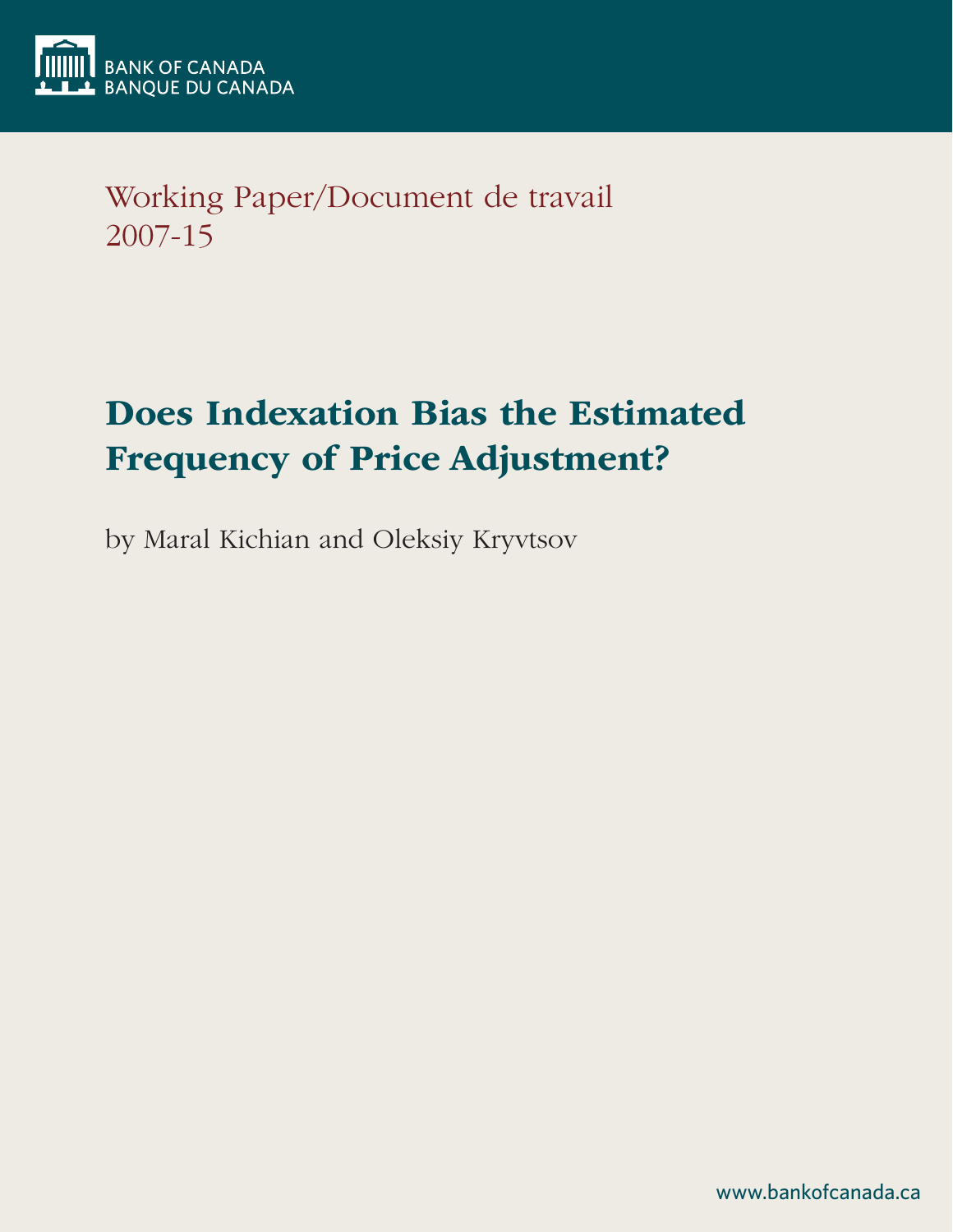Bank of Canada Working Paper 2007-15

March 2007

## **Does Indexation Bias the Estimated Frequency of Price Adjustment?**

**by**

#### **Maral Kichian and Oleksiy Kryvtsov**

Research Department Bank of Canada Ottawa, Ontario, Canada K1A 0G9 mkichian@bankofcanada.ca okryvtsov@bankofcanada.ca

Bank of Canada working papers are theoretical or empirical works-in-progress on subjects in economics and finance. The views expressed in this paper are those of the authors. No responsibility for them should be attributed to the Bank of Canada.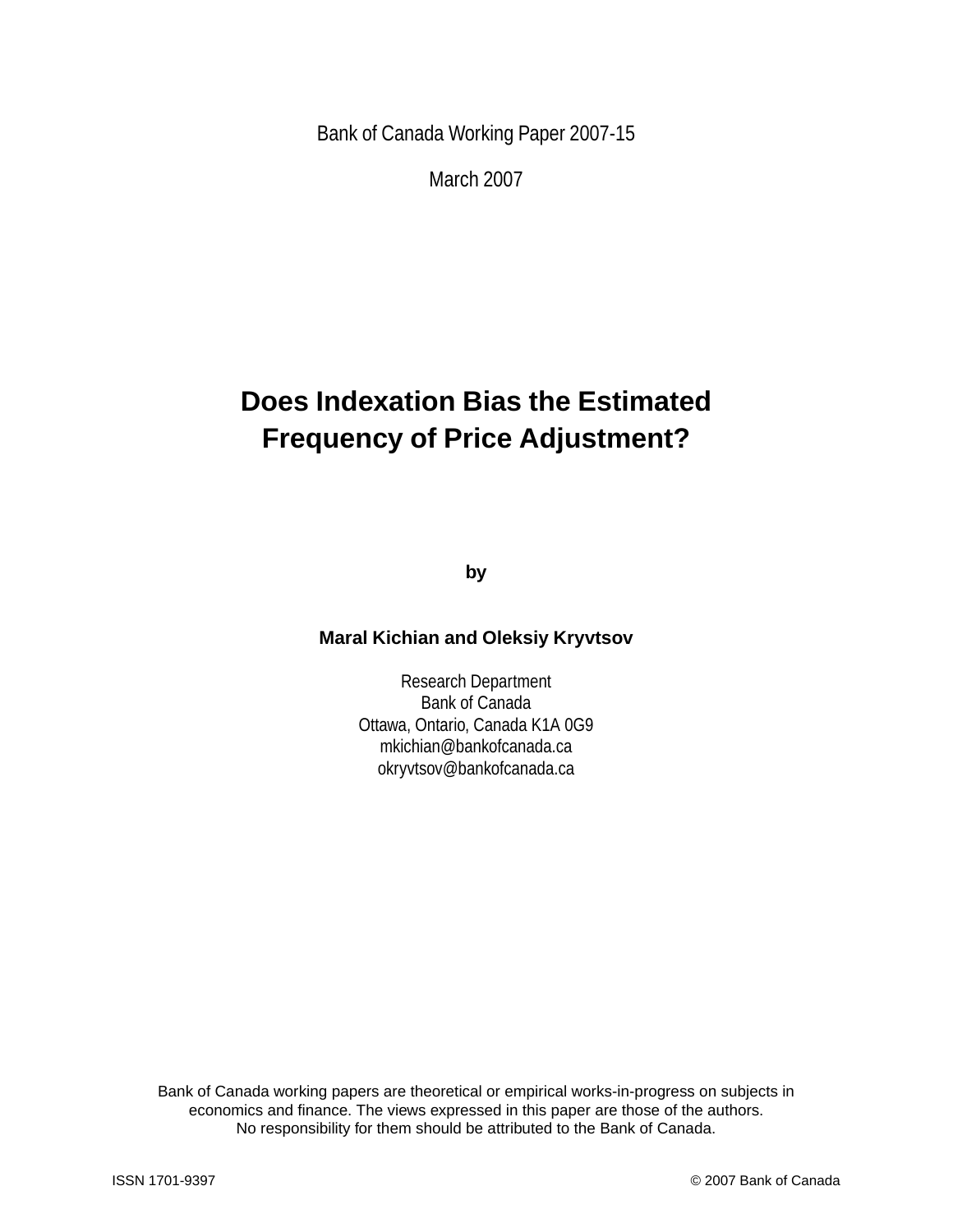## **Acknowledgements**

We thank Jason Allen, Bob Amano, Jonas Fisher, Jordi Gali, Lynda Khalaf, Hashmat Khan, Stephen Murchison, Michael Woodford and seminar participants at the Bank of Canada, Carleton University, and EEA 2006 Meetings in Vienna for comments and suggestions. Amanda Armstrong and Timothy Grieder provided valuable research assistance. All remaining errors are ours.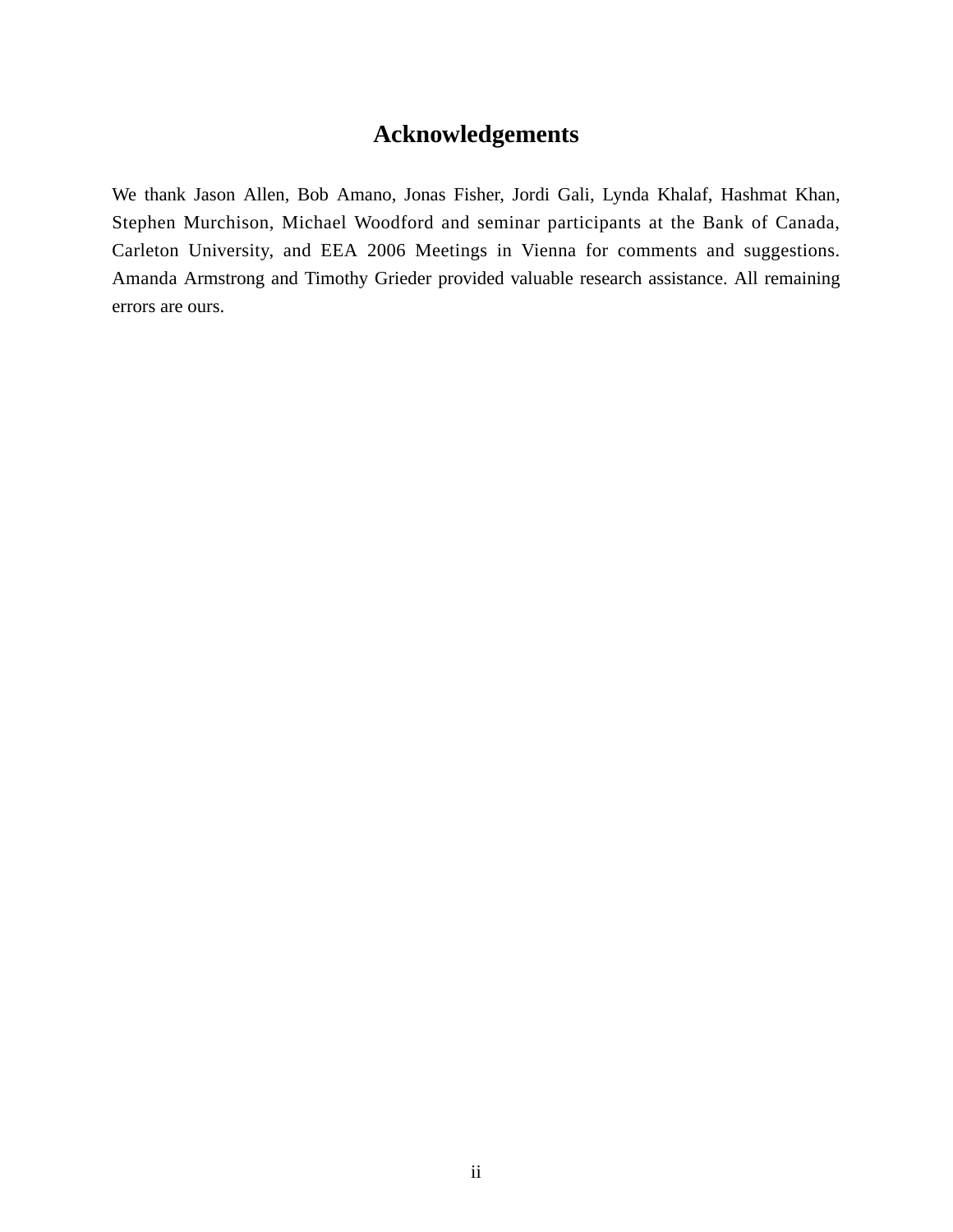#### **Abstract**

We assess the implications of price indexation for estimated frequency of price adjustment in sticky price models of business cycles. These models predominantly assume that non-reoptimized prices are indexed to lagged or average inflation. The assumption of price indexation adds tractability although it is not likely reflective of the price practices of firms at the micro level. Under indexation firms have less incentive to adjust their prices, which implies downward bias in the estimated frequency of price changes. To evaluate the bias, we generate data with Calvo-type models without indexation. The artificial data are then used to estimate the frequency of price changes with indexation. Considering different assumptions about the degree of price rigidity and the level of trend inflation in the data-generating model, we find that the estimated indexation bias can be substantial, ranging up to 12 quarters in some cases.

*JEL classification: E31, E37*

*Bank classification: Inflation and prices; Economic models; Econometric and statistical methods*

## **Résumé**

Les auteurs évaluent l'incidence de l'indexation sur la fréquence estimée de révision des prix dans les modèles du cycle économique à prix rigides. La majorité de ces modèles partent de l'hypothèse que les prix sont indexés sur l'inflation moyenne ou passée en dehors des périodes de réoptimisation. Cette hypothèse est adoptée pour accroître la maniabilité du modèle, mais elle ne reflète vraisemblablement pas les pratiques des entreprises au niveau microéconomique. En régime d'indexation, celles-ci sont moins incitées à ajuster leurs prix, ce qui donne à penser que la fréquence de révision des prix est sous-estimée. Pour évaluer la taille de ce biais, les auteurs génèrent des données à l'aide de modèles à la Calvo sans indexation, dans lesquels ils formulent diverses hypothèses concernant le degré de rigidité des prix et le taux d'inflation tendanciel. Ils estiment ensuite la fréquence de révision des prix en régime d'indexation au moyen des données ainsi créées. Les auteurs constatent que le biais dû à l'indexation peut être considérable et atteint jusqu'à douze trimestres dans certains cas.

*Classification JEL : E31, E37 Classification de la Banque : Inflation et prix; Modèles économiques; Méthodes économétriques et statistiques*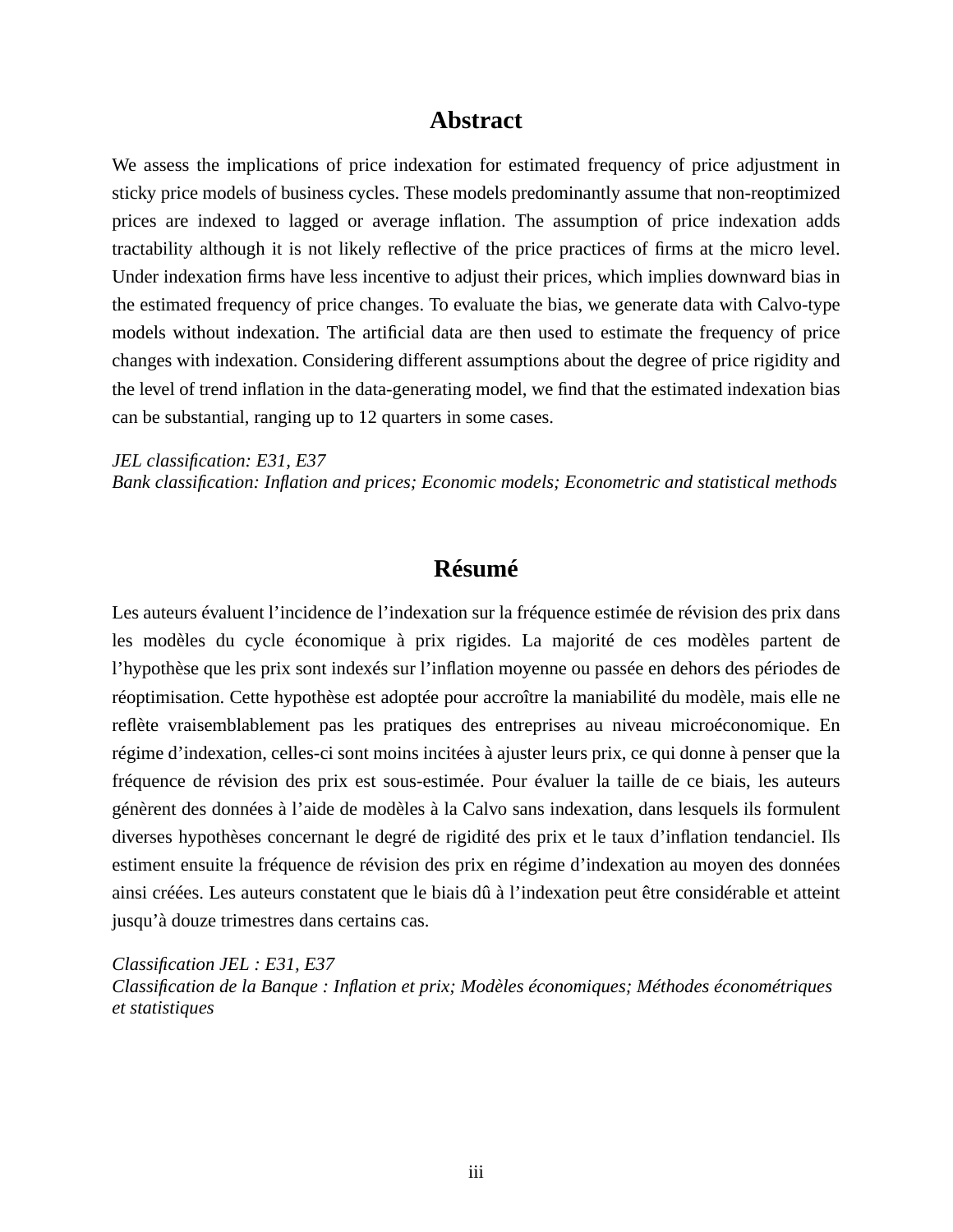## 1. Introduction

One of the main topics in economics is the theory describing the output-inflation trade-off. For at least over the last two decades, the workhorse framework to analyze this trade-off has been the Calvo (1983) model, more recently refined by Yun (1996). In the model, price setters reoptimize their price with some probability that is assumed constant across time and population. Together with perfect staggering, the fraction of price reoptimizations is the same in every period. Since not all prices are reset each period, unanticipated changes in money growth create movements in real demand, and hence, in aggregate prices and quantities.

The attractive feature of the Calvo-Yun model is that it allows for the above relationship to be presented in a very simple form, called the "New Keynesian Phillips Curve", or NKPC. Explicitly stated, under certain assumptions, log inflation (the first-difference of log inflation) is a linear function of the log real marginal cost and log expected future inflation (the firstdifference of log expected future inflation). The literature has gone a considerable length in estimating the NKPC infering the values of its structural parameters and validating the underlying model. The most attention has been given to the estimates of the frequency of price reoptimizations. The frequencies of price adjustment estimated from the U.S. macro data imply a wide range of price durations. Gali and Gertler (1999) find that the average time between price changes is between 5:8 and 8:6 quarters. Smets and Wouters (2005) estimate a large DSGE model obtaining the duration of around 2 years. Sbordone (2002) and Gali et al. (2001) estimate shorter price spells, between  $2\frac{1}{2}$  $\frac{1}{2}$  and  $3\frac{1}{2}$  $\frac{1}{2}$  quarters.

To derive the NKPC, most studies above assume some form of price indexation.<sup>1</sup> Yet there is little evidence at the micro level of any form of indexation or deterministic durations between individual price adjustments in the empirical literature. Bils and Klenow (2004) and Klenow and Kryvtsov (2005) provide detailed evidence on the frequency of price adjustments in the U.S.. They examine BLS disaggregated consumer price data and document that the median duration beween price adjustments is around 1.8 quarters. Thus, 100% price adjustment implied by price indexation at quarterly frequency is not present in these data. Klenow and Kryvtsov (2005) also report aggregate hazard rates in their data. Indexation or deterministic durations between price changes would reveal spikes at certain frequencies in the hazard rate function (e.g. a spike after one quarter for quarterly indexation). The

<sup>&</sup>lt;sup>1</sup>Alternatively, one can assume zero trend inflation. This assumption yields the same forward-looking NKPC that is obtained under positive inflation trend and indexation to average inflation rate.

Ascari (2004) argues that assuming zero instead of an empirically-relevant positive trend ináation has important implications for both long and short run dynamics in the Calvo model.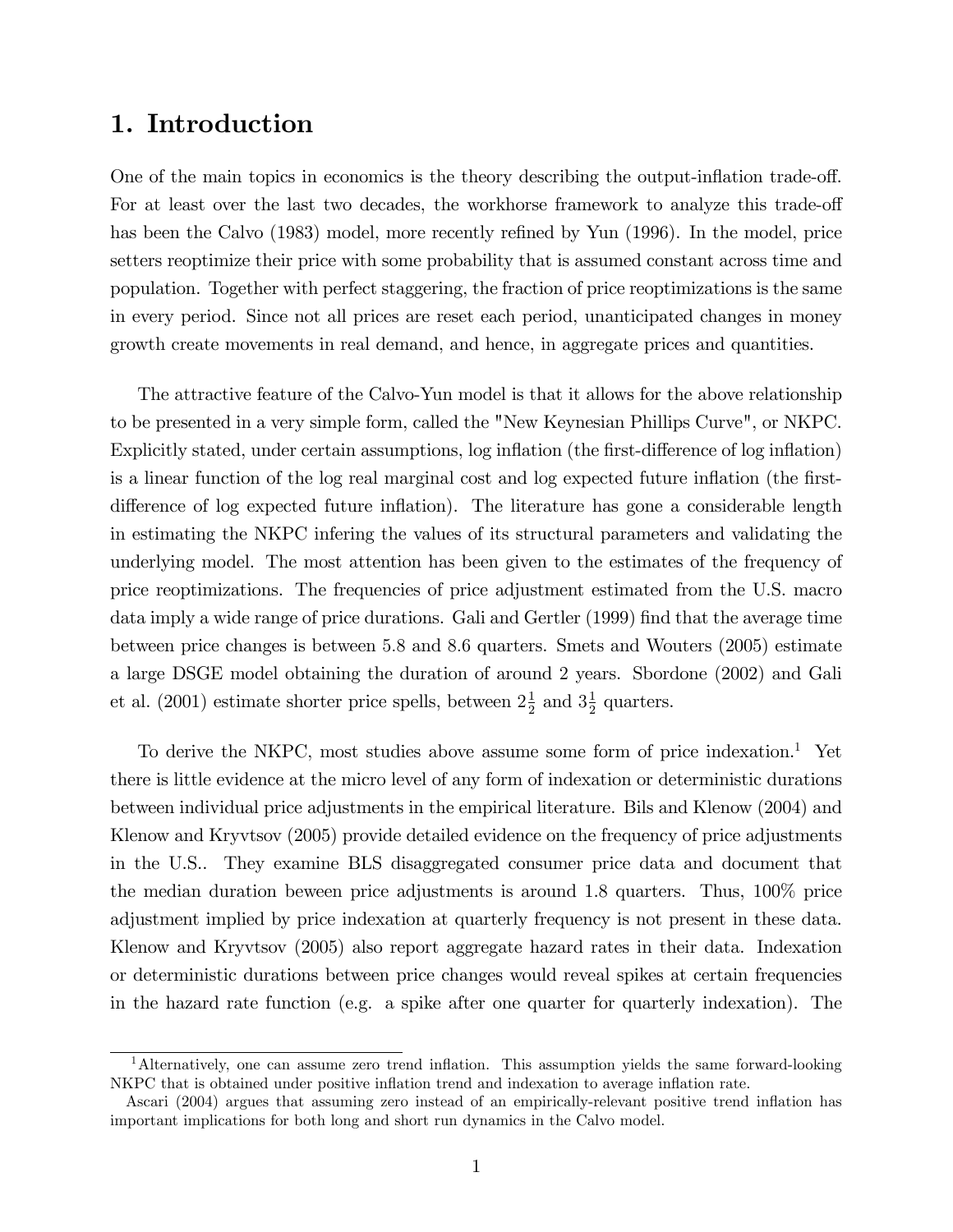empirical hazard rates reveal no such spikes, except for a small increase after one year.<sup>2</sup>

Some forms of price indexation in the literature are motivated not by their empirical plausibility, but rather by methodological convenience. For example, it is known that the NKPC with a lagged inflation term matches the aggregate data much better than the standard forward-looking NKPC. To incorporate the lagged inflation term into the NKPC, Gali and Gertler (1999) introduce a subset of firms that use a backward looking rule of thumb to set prices. In contrast, Eichenbaum and Fisher (2004) assume "dynamic" indexation where prices are automatically adjusted every quarter to last period's aggregate inflation level. Sahuc (2006) studies the interaction between partial (dynamic) indexation and trend ináation. He shows that a "hybrid" backward-looking NKPC produces more precise estimates than the forward-looking NKPC when the trend inflation is positive.

To the extent that the indexation assumption is counterfactual, the NKPC econometric model used to estimate the degree of price rigidity is misspecified, and the estimated frequency of price reoptimization is therefore biased. In this paper we evaluate the incidence and the magnitude of this indexation bias. To this end we generate data with Calvo-type models with no indexation. The model data are then used to estimate NKPC equations derived under different forms of indexation. The difference between the frequency of price reoptimization assumed in the data generating model and corresponding estimated value for this parameter is what we refer to as the indexation bias.

Various degrees of price rigidity and differing values of trend inflation are considered in the data generating models. We find that indexation bias is present for almost all of these cases. When this bias is present, the estimated frequency of price adjustments obtained from the econometric model is always lower than the corresponding value assumed in the data generating model, implying counterfactually longer price durations. It is higher with larger trend inflation and with longer price durations in the data generating model. Indeed, the size of the bias is 12 quarters in one such case.

In sum, our results reconcile, at least partially, the difference between the low estimated frequencies of price adjustment in the NKPC literature and the high observed frequencies of price adjustment at the disaggregate level (e.g. Bils and Klenow (2004)). Thus, some of the discrepancy is due to the bias introduced into the NKPC models through the counterfactual

<sup>&</sup>lt;sup>2</sup>Klenow and Kryvtsov's Figure 3 suggests that the fraction of prices that change every year is less than 2%. Dhyne et al. (2005) summarize a battery of disaggregate price data studies for Europe and also Önd no evidence of price indexation.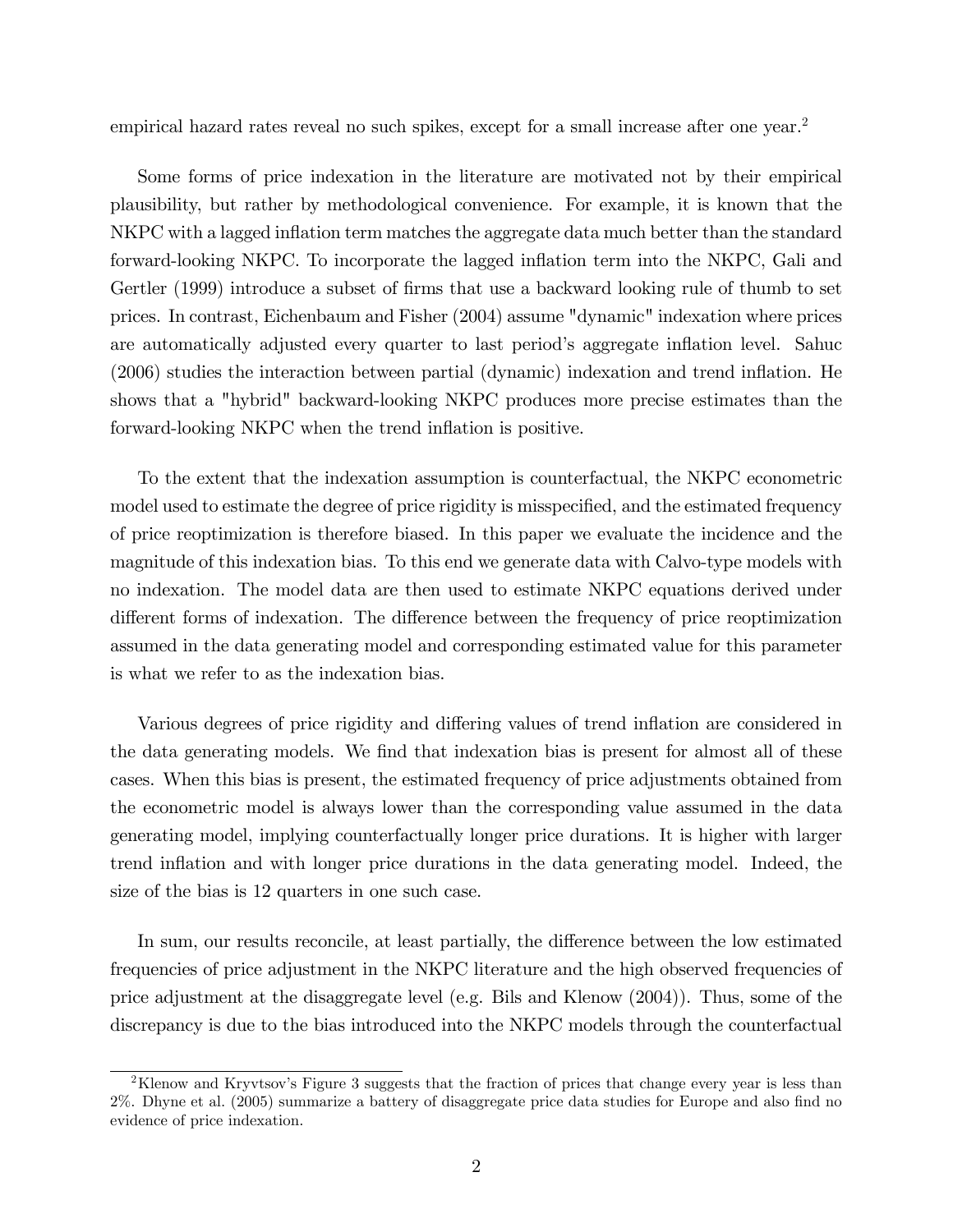price indexation assumption.

The paper proceeds as follows. Section 2 introduces the Calvo model with and without indexation. Section 3 discusses methodology. Section 4 provides the main results and their discussion. In Section 5 we consider two extensions of the data generating model: the model with truncation of the probability of price adjustment and the model with fixed capital. Finally, Section 6 concludes.

### 2. Model

In this section, we lay out the workhorse sticky price model of monetary business cycles. The time is discrete and indexed by  $t = 0, 1, ...$ . The uncertainty in period t is captured by a random event  $s_t$ . The history of events through period t is given by  $s^t \equiv (s_0, s_1, ..., s_t)$ . Let  $\vartheta$  be a measure defined on the appropriate sigma-algebra.

The economy consists of three types of agents: households, producers, and the government.

#### 2.1 Households

There is a continuum of identical households. Each household chooses consumption bundle  $\{c(i, s^t)\}, i \in [0, 1],$  labor  $l(s^t)$ , and real balances  $M(s^t)/P(s^t)$  to maximize:

$$
\sum_{t=0}^{\infty} \sum_{s^t} \beta^t \vartheta(s^t) U(c(s^t), l(s^t), M(s^t)/P(s^t)),
$$

subject to the sequence of budget constraints

$$
P(st)c(st) + M(st) + \sum_{s_{t+1}} Q(st+1|st)B(st+1)
$$
  
 
$$
\leq P(st)w(st)l(st) + M(st-1) + B(st) + \Pi(st) + T(st)
$$

definition of the aggregate consumption

$$
c(s^{t}) = \left(\int_0^1 c(i, s^{t})^{\frac{\theta-1}{\theta}} di\right)^{\frac{\theta}{\theta-1}}, \qquad \theta > 1
$$

borrowing constraints  $B(s^{t+1}) \ge -P(s^t)\overline{b}$ , given  $M(s^{-1})$  and  $B(s^0)$ .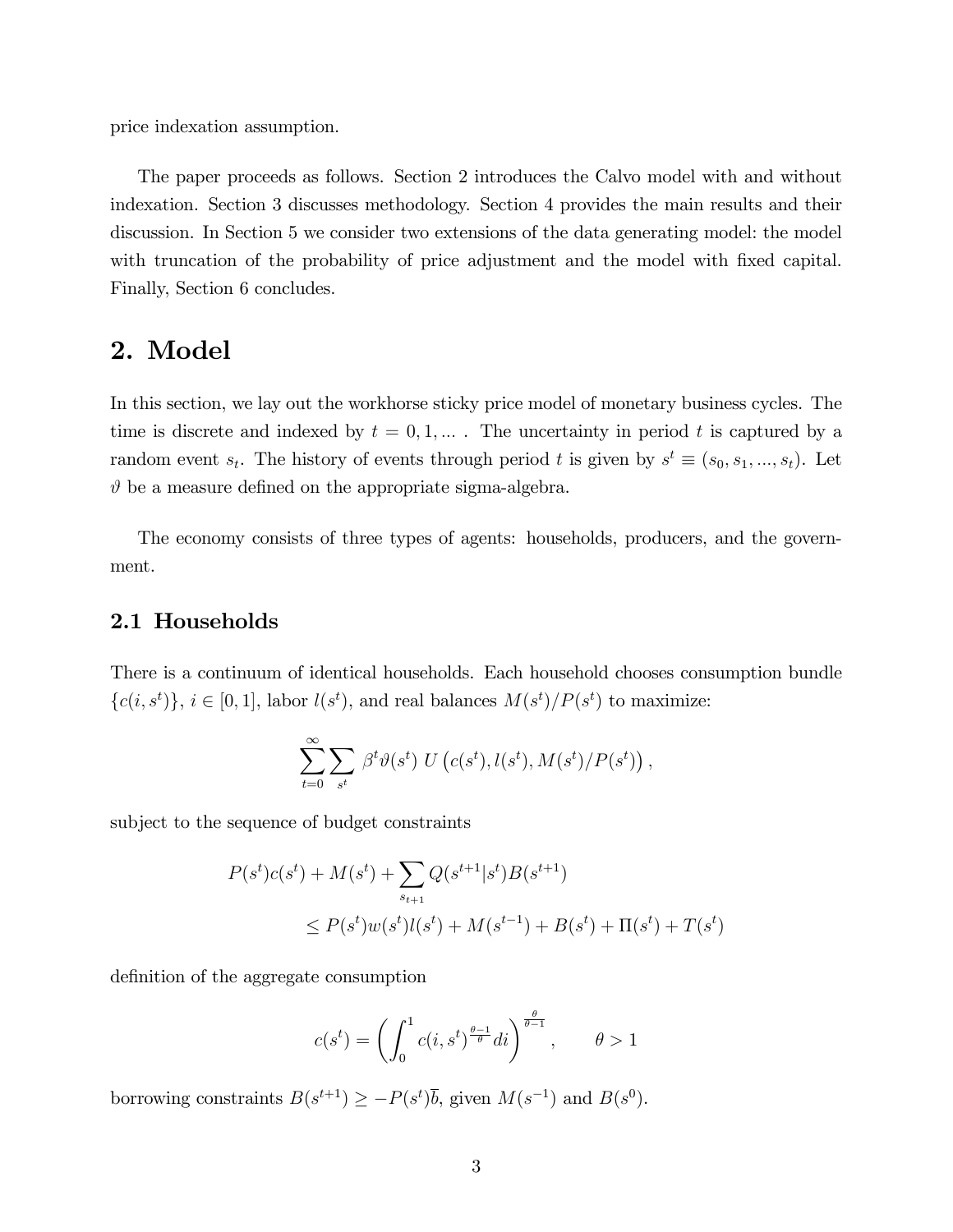In the above,  $M$  and  $B$  are consumers' holdings of money and contingent claims, respectively,  $Q$  is the price of the claims, w is the real wage,  $\Pi$  are profits,  $T$  are transfers from the government, and  $P$  is the aggregate price index.

The first-order conditions are:

$$
-\frac{U_l(s^t)}{U_c(s^t)} = w(s^t) \tag{1}
$$

$$
\frac{U_m(s^t)}{P(s^t)} - \frac{U_c(s^t)}{P(s^t)} + \beta \sum_{s_{t+1}} \vartheta(s^{t+1}|s^t) \frac{U_c(s^{t+1})}{P(s^{t+1})} = 0
$$
\n(2)

$$
Q(s^t|s^{t-1}) = \beta \vartheta(s^t|s^{t-1}) \frac{U_c(s^t)}{U_c(s^{t-1})} \frac{P(s^{t-1})}{P(s^t)}
$$
(3)

where  $U(s^t)$  is notation for  $U(c(s^t), l(s^t), M(s^t)/P(s^t))$ . Expenditure minimization yields consumers' demand for goods

$$
c(i, st) = \left[\frac{P(s^t)}{P(i, s^t)}\right]^{\theta} c(s^t)
$$
\n(4)

and the aggregate price index

$$
P(s^t) = \left(\int_0^1 P(i, s^t)^{1-\theta} di\right)^{\frac{1}{1-\theta}}
$$
\n
$$
\tag{5}
$$

#### 2.2 Producers

There is measure one of monopolistically competitive producers. Each producer faces a signal allowing her to choose price optimally. The signal process consists of i.i.d. draws from the Poisson distribution with arrival rate  $1 - \lambda$ . Hence  $\lambda$  can be interpreted as the conditional probability of not reoptimizing the price inherited from the last period. Any firm surely reoptimizes its price T periods after the last reoptimization, where  $T \leq \infty$ . The price setting scheme is going to allow for indexation of prices that are not reoptimized.

The problem solved by a producer is to choose sequences of prices  $P(i)$  and labor inputs  $l(i)$  to maximize the expected stream of profits

$$
\sum_{\tau=0}^{T-1} \sum_{s^{\tau}} \tilde{Q}(s^{\tau}) \lambda^{\tau} \left[ P(i, s^{\tau}) y(i, s^{\tau}) - P(s^{\tau}) w(s^{\tau}) l(i, s^{\tau}) \right]
$$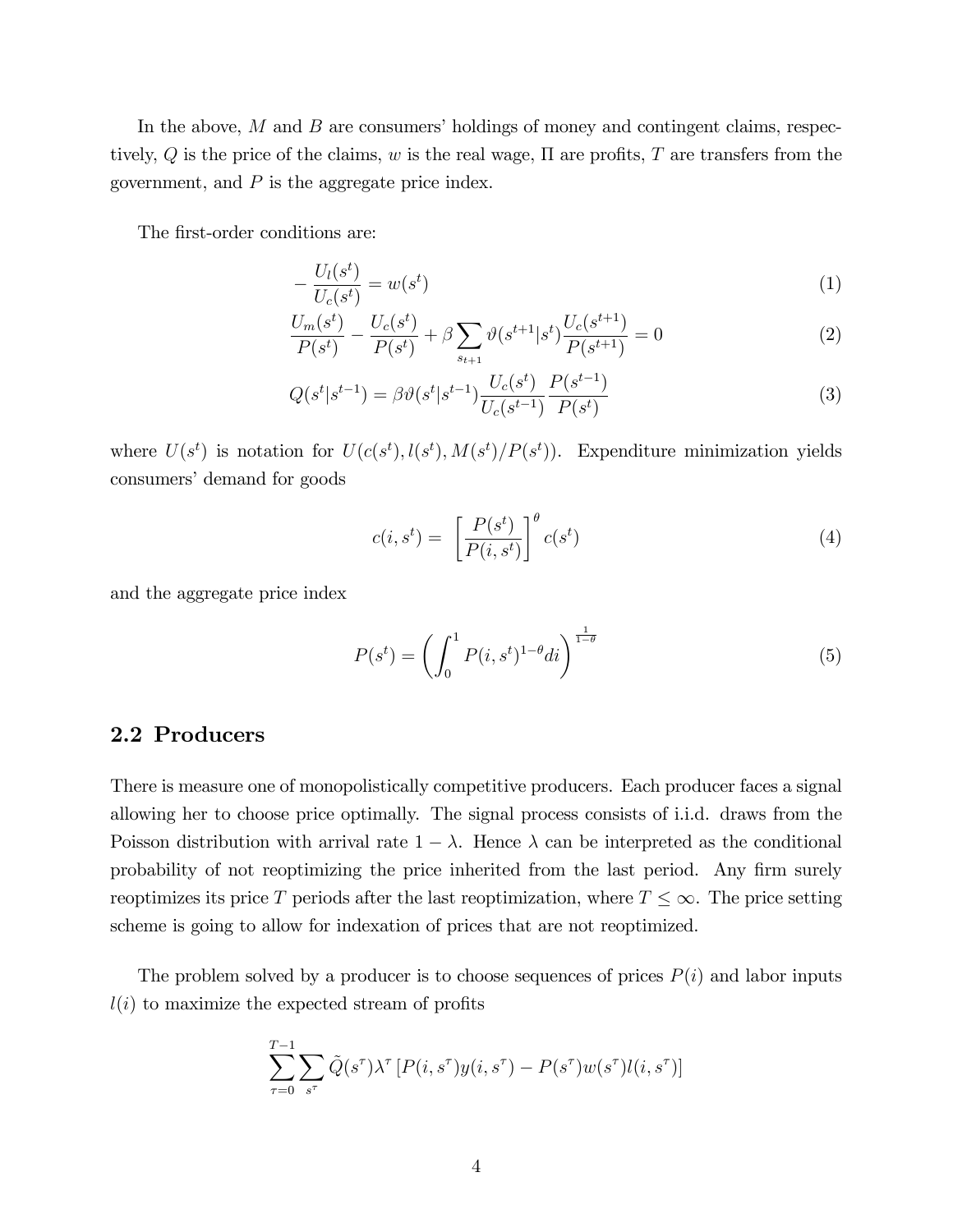subject to good demand (4), the technology constraint

$$
y(i, s^t) = l(i, s^t)^\alpha
$$

and constraints on prices, where  $\tilde{Q}(s^{\tau}) = \prod_{t=1}^{\tau} Q(s^t | s^{t-1})$ . For the benchmark case we will assume  $T = \infty$  and  $\alpha = 1$  (no capital) as in Gali et al. (1999). Two extensions in Section 5 consider (a) an economy with  $T < \infty$ , i.e. truncated probability of price adjustment; and (b) an economy with  $\alpha < 1$  and fixed capital as in Sbordone (2002).

The Lagrangian for this problem in the benchmark case is

$$
\mathcal{L} = \dots + \tilde{Q}(s^{t})\lambda^{t} \left\{ \left[ P(i, s^{t})^{-1-\theta} \Lambda(s^{t}) - P(s^{t}) w(s^{t}) l(i, s^{t}) \right] \right.\n+ \zeta(s^{t}) \left\{ l(i, s^{t}) - \Lambda(s^{t}) P(i, s^{t})^{-\theta} \right\} \right]\n+ \sum_{s_{t+1}} Q(s^{t+1}|s^{t})\lambda \left[ \left( \left[ \pi^{1-\phi} \pi(s^{t})^{\phi} \right]^{\delta} P(i, s^{t}) \right)^{1-\theta} \Lambda(s^{t+1}) - P(s^{t+1}) w(s^{t+1}) l(i, s^{t+1}) \right.\n+ \zeta(s^{t+1}) \left\{ l(i, s^{t+1}) - \Lambda(s^{t+1}) \left( \left[ \pi^{1-\phi} \pi(s^{t})^{\phi} \right]^{\delta} P(i, s^{t}) \right)^{-\theta} \right\} \right] + \dots \}
$$

where

$$
\Lambda(s^t) = P(s^t)^\theta c(s^t),\tag{6}
$$

and  $\pi(s^t) = P(s^t)/P(s^{t-1})$  is the aggregate (gross) inflation rate in state  $s^t$ .

For the firm i that is not allowed to reoptimize its price in period  $t + 1$ , the previous period's price  $P(i, s^t)$  is indexed by the term  $\left[\pi^{1-\phi}\pi(s^t)^{\phi}\right]^{\delta}$ , where  $\pi$  denotes the average (steady state) inflation rate. Indexation is therefore *static* (dynamic) if  $\delta = 1$  and  $\phi = 0$  $(\phi = 1)$ , and there is no indexation if  $\delta = 0$ <sup>3</sup>.

First-order conditions yield equations for firm is real marginal cost

$$
mc(i, st) = w(st)
$$
\n(7)

<sup>&</sup>lt;sup>3</sup>Static indexation or zero trend inflation are assumed in Gali and Gertler (1999), Sbordone (2002); both static and dynamic indexation is used by Eichenbaum and Fisher (2004), Christiano et al. (2005).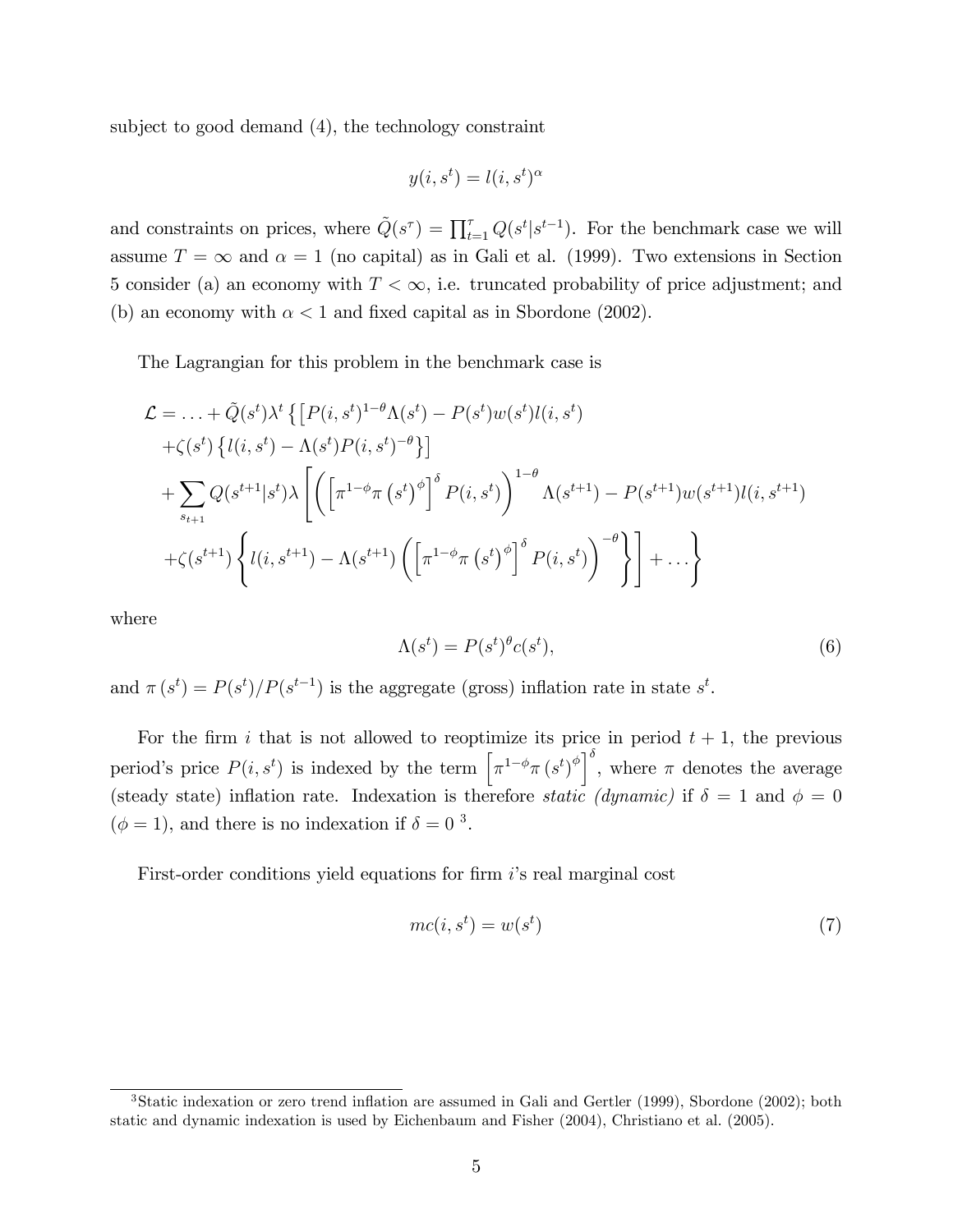and for the optimal price

$$
P(i, s^{t}) = \frac{\theta}{\theta - 1} \frac{\sum_{\tau=0}^{T-1} \sum_{s^{t}} Q(s^{t+\tau}|s^{t}) \lambda^{\tau} \left[ \pi^{(1-\phi)\tau} \prod_{i=1}^{\tau} \pi(s^{t-1+i})^{\phi} \right]^{-\delta \theta} P(s^{\tau}) mc(i, s^{\tau}) \Lambda(s^{\tau})}{\sum_{\tau=0}^{T-1} \sum_{s^{t}} Q(s^{\tau}|s^{t}) \lambda^{\tau} \left[ \pi^{(1-\phi)\tau} \prod_{i=1}^{\tau} \pi(s^{t-1+i})^{\phi} \right]^{\delta(1-\theta)} \Lambda(s^{\tau})}.
$$
\n(8)

Note that the marginal cost is the same for all producers. This is no longer true in the extension with fixed capital as in the Sbordone (2002) model. See the Appendix for details.

#### 2.3 The Government

Define the money supply growth rate  $\mu(s^t)$  as

$$
M(s^t) = \mu(s^t)M(s^{t-1}).
$$

Monetary policy in our model is a stochastic process  $\{\mu(s^t)\}\$  given by

$$
\log \mu(s^t) = \rho_\mu \log \mu(s^{t-1}) + (1 - \rho_\mu) \log \mu + \epsilon_{\mu, t},\tag{9}
$$

where constant  $\mu$  is a steady state money supply growth rate and  $\epsilon_{\mu,t}$  are i.i.d. errors, drawn from  $N(0, \sigma_\mu)$ .

The government's budget constraint is

$$
T(s^t) = M(s^t) - M(s^{t-1}),
$$

where  $T$  are lump-sum transfers to consumers.

#### 2.4 Market clearing conditions

Since consumers are identical, there is no trade in the market for state-contingent claims

$$
B(s^t) = 0.
$$

Goods market clearing conditions are

$$
c(i, s^t) = y(i, s^t).
$$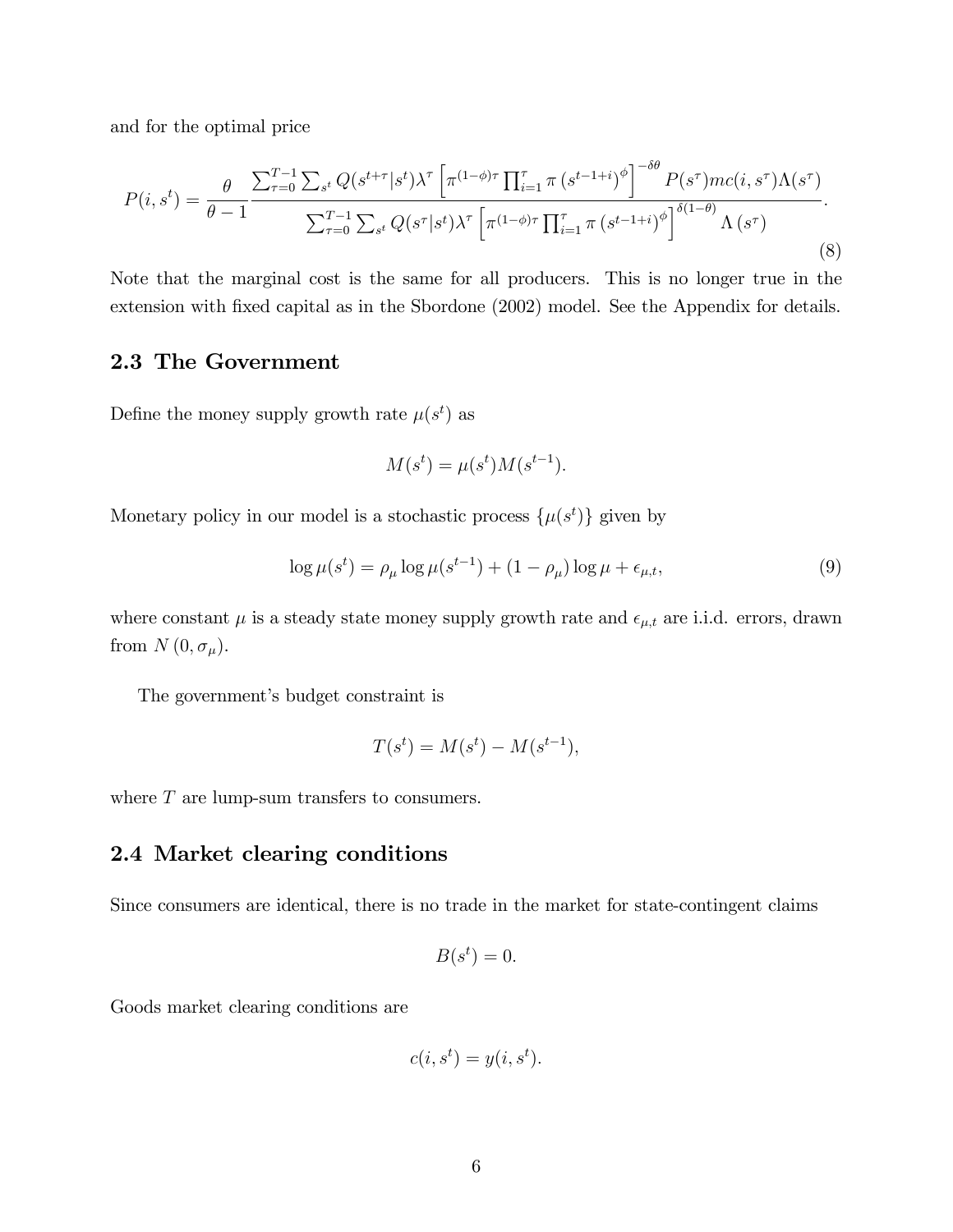The labor market clearing condition is

$$
l(s^t) = \int_0^1 l(i, s^t)di.
$$

#### 2.5 Aggregation

Let  $\nu_0$  denote the fraction of firms reoptimizing their price each period and let  $\{P(0, s^{t-\tau})\}_\tau$ be the sequence of optimal prices before period  $t$ :

$$
\nu_0 = \left(\sum_{\tau=0}^{T-1} \lambda^{\tau}\right)^{-1} = \frac{1-\lambda}{1-\lambda^T}
$$

so that  $\nu_0 = 1 - \lambda$  if  $T = \infty$ . Then the aggregate price index (5) can be written as

$$
P(s^t)^{1-\theta} = \nu_0 \sum_{\tau=0}^{T-1} \lambda^{\tau} \left( \left[ \pi^{(1-\phi)\tau} \prod_{i=1}^{\tau} \pi \left( s^{t-1+i} \right)^{\phi} \right]^{\delta} P(0, s^{t-\tau}) \right)^{1-\theta}.
$$
 (10)

Following Yun (1996) we define the shadow price index as  $P^*$  so that

$$
y(s^t) = l(s^t) \tag{11}
$$

$$
c(s^t) = \left(\frac{P^*(s^t)}{P(s^t)}\right)^{-\theta} y(s^t)
$$
\n(12)

$$
P^*(s^t)^{-\theta} = \nu_0 \sum_{\tau=0}^{T-1} \lambda^{\tau} \left( \left[ \pi^{(1-\phi)\tau} \prod_{i=1}^{\tau} \pi \left( s^{t-1+i} \right)^{\phi} \right]^{\delta} P(0, s^{t-\tau}) \right)^{-\theta} \tag{13}
$$

#### 2.6 Computation of an Equilibrium

Aggregate equilibrium is defined as sequences of prices  $\{P(s^t)\}, \{P^*(s^t)\}, \{P(0, s^t)\}, \{w(s^t)\}$ and allocations  $\{c(s^t)\}, \{y(s^t)\}, \{mc(s^t)\}\$  that, for given initial money and debt holdings, satisfy the system of equilibrium conditions  $(1)-(3)$ ,  $(6)-(13)$ .

To solve for equilibrium, the system  $(1)-(3)$ ,  $(6)-(13)$  is rendered stationary and log-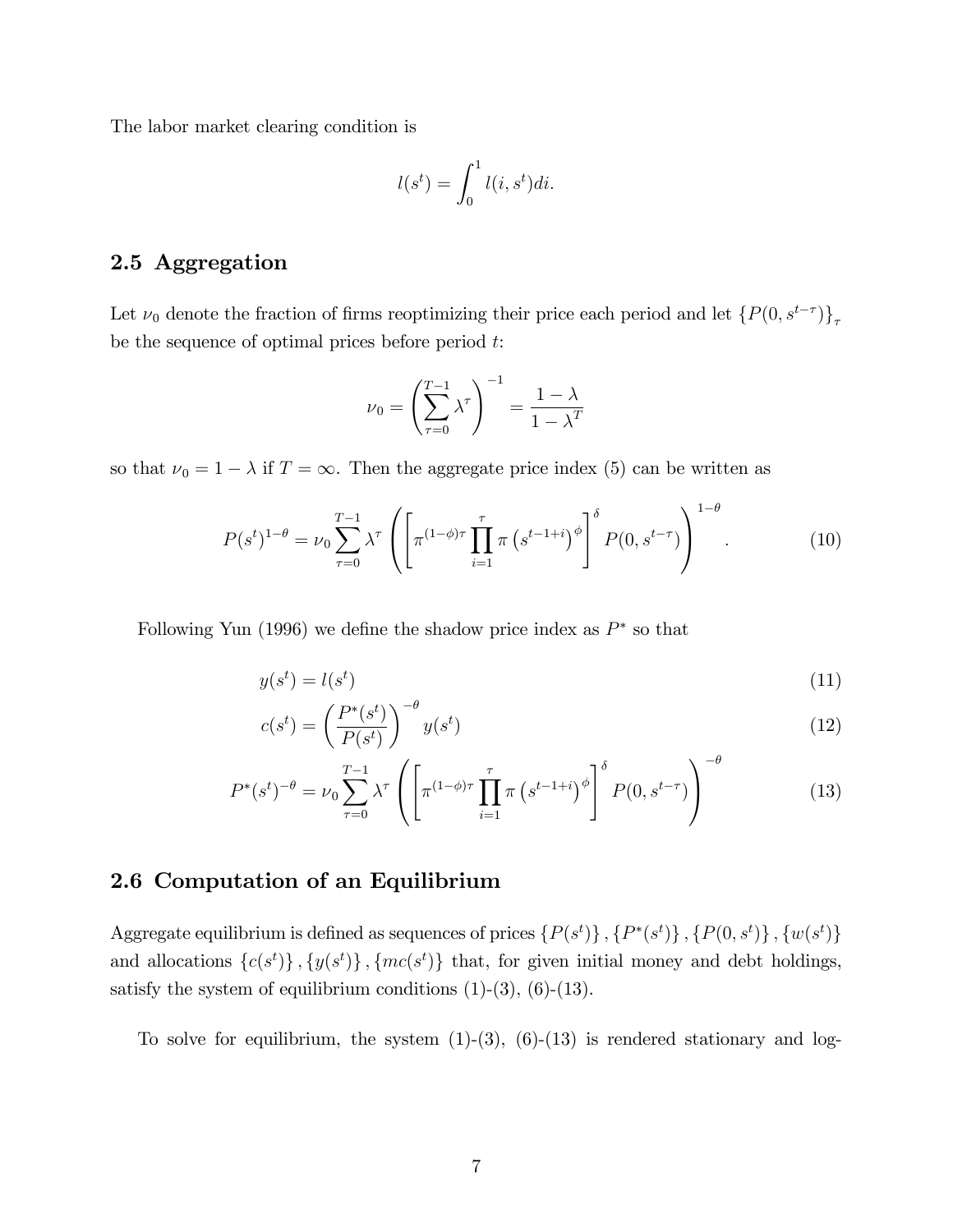linearized around a deterministic steady state<sup>4</sup>. Appendices A and B show equilibrium equations for the steady state and the log-linearized systems, respectively. The solution is found by applying the method outlined in Blanchard and Kahn (1980).

#### 2.7 New Keynesian Phillips Curve

Under indexation ( $\delta = 1$ ), the pricing block is considerably simplified. In particular, we obtain  $\hat{p}_t = \hat{p}_t^*$  and the pricing equations collapse to<sup>5</sup>

$$
\hat{\pi}_t - \phi \hat{\pi}_{t-1} = \frac{(1 - \beta \lambda)(1 - \lambda)}{\lambda} \widehat{mc}_t + \beta E_t (\hat{\pi}_{t+1} - \phi \hat{\pi}_t).
$$
\n(14)

Equation (14) is the standard New Keynesian Phillips Curve equation (see, for example, Gali and Gertler (1999)). Under conventional assumptions, the marginal cost deviations are proportional to deviations in aggregate output ("output gap"). Hence equation (14) can be used to estimate the inflation-output trade-off.

Without indexation ( $\delta = 0$ ), the aggregate inflation is determined by

$$
\hat{\pi}_t = \frac{\left(1 - \beta \lambda \pi^{\theta - 1}\right) \left(1 - \lambda \pi^{(\theta - 1)}\right)}{\lambda \pi^{(\theta - 1)}} \widehat{mc}_t + \beta \hat{\pi}_{t+1} + (\pi - 1) \frac{\left(1 - \lambda \pi^{(\theta - 1)}\right)}{\lambda \pi^{\theta}} \left(\hat{v}_t - \left[\hat{U}_{ct} + \widehat{mc}_t + \hat{\Lambda}_t\right]\right),\tag{15}
$$

where

$$
\hat{v}_t = (1 - \beta \lambda \pi^{\theta}) \left[ \hat{U}_{ct} + \widehat{mc}_t + \hat{\Lambda}_t \right] + (\beta \lambda \pi^{\theta}) E_t \left[ \hat{v}_{t+1} + \theta \hat{\mu}_t \right].
$$

## 3. Methodology and Parametrization

To find out whether models assuming a particular price indexation mechanism produce biased estimates of the frequency of price adjustment, we take the following approach:

$$
p(st) = P(st)/M(st-1)
$$
  
\n
$$
p(0, st-\tau) = P(0, st)/M(st-1-\tau)
$$
  
\n
$$
p^*(st) = P^*(st)/M(st-1)
$$

<sup>&</sup>lt;sup>4</sup>To make equations stationary, we normalize prices by the past quantity of money:

<sup>&</sup>lt;sup>5</sup>Hat-ed variables denote log-deviations from steady state level.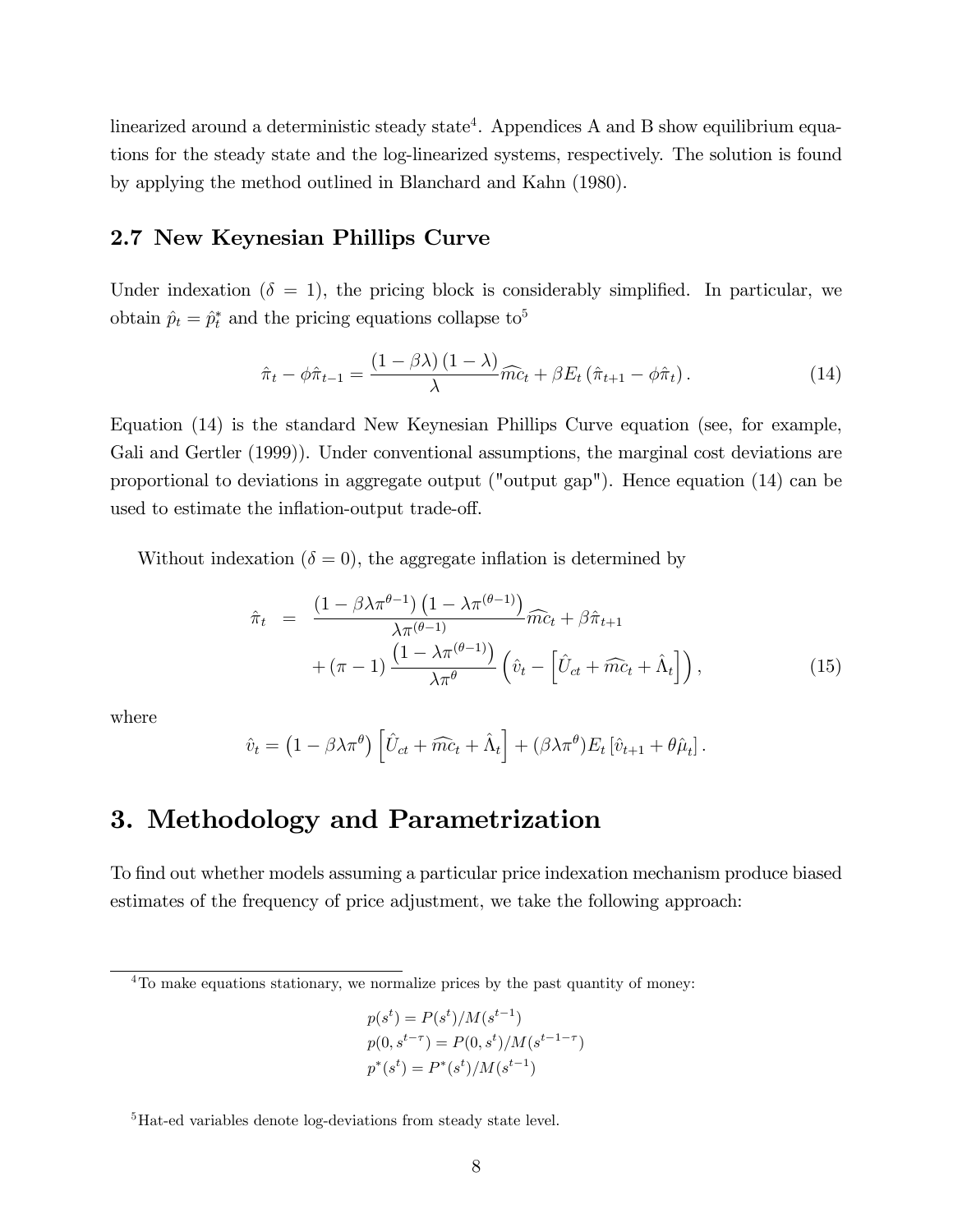Consider a Calvo-Yun model with no indexation (see Section 2), with frequency of price adjustment  $1 - \lambda$  and average inflation  $\pi$ . The parameters in the model are calibrated to US quarterly data (see Table 1). Preference specification and parameters values are chosen as in Chari et al.  $(2000)$ , the price elasticity of goods' demand is set to 10, in line with evidence in Basu and Fernald (1997), and the serial correlation parameter of the money growth process in the model is set equal to the estimated value for the first-order serial correlation of M1 in the U.S. over the period 1959 to 2005. Finally, the standard deviation of innovations to the money growth process is chosen such that the standard deviation of ináation in the benchmark model matches 0.7% of the standard deviation of the U.S. CPI inflation (less food and energy) over the  $1959-2005$  period<sup>6</sup>.

Drawing from the innovation process for the money growth, we generate data from the above model. We refer to this model as the data-generating process or the data-generating model, and draw 4000 times, indexing the simulated datasets by  $i = 1, 2, ..., 4000$ . Then, with each dataset, we estimate our econometric model (see below) obtaining 4000 parameter estimates for the  $\lambda$  parameter.

From (14) it follows that the econometric model with indexation weight  $\phi$ , under rational expectations, can be written as:

$$
\hat{\pi}_t - \phi \hat{\pi}_{t-1} = \beta (\hat{\pi}_{t+1} - \phi \hat{\pi}_t) + \frac{(1 - \beta \lambda)(1 - \lambda)}{\lambda} \hat{mc}_t + \epsilon_{t+1}^{\phi}.
$$
\n(16)

In this context  $\epsilon_t^{\phi}$  $t<sup>\varphi</sup>$  should be orthogonal to information at time  $t-1$  and earlier, so that

$$
E_t\left[\epsilon_t^{\phi} \cdot z_{t-1}\right] = 0,
$$

where  $z_{t-1}$  is a vector of variables the values of which are known at time  $t - 1$  and earlier.

From the obtained distribution of estimated frequencies of price changes  $\tilde{\lambda}_i$ , we calculate the mean,  $\lambda^*$ , the standard deviation, s.d., and the term  $\Delta\lambda \equiv \lambda^* - \lambda$ , which we interpret as the "indexation bias"<sup>7</sup> . The corresponding average duration of price stickiness bias, expressed in quarters, is also calculated:  $\Delta D \equiv \frac{1}{1-\Delta}$  $\frac{1}{1-\lambda^*} - \frac{1}{1-}$  $\frac{1}{1-\lambda}$ . Both definitions imply that positive bias is related to longer price durations.

As is usually done in the literature for these types of models, we use generalized method

<sup>&</sup>lt;sup>6</sup>The benchmark model is the Calvo model without truncation, with frequency of price adjustment of twice a year and average inflation of  $1\%$  per year.

<sup>&</sup>lt;sup>7</sup>Defining  $\lambda^*$  as the median instead of the mean of the  $\tilde{\lambda}_i$ -distribution does not change the results.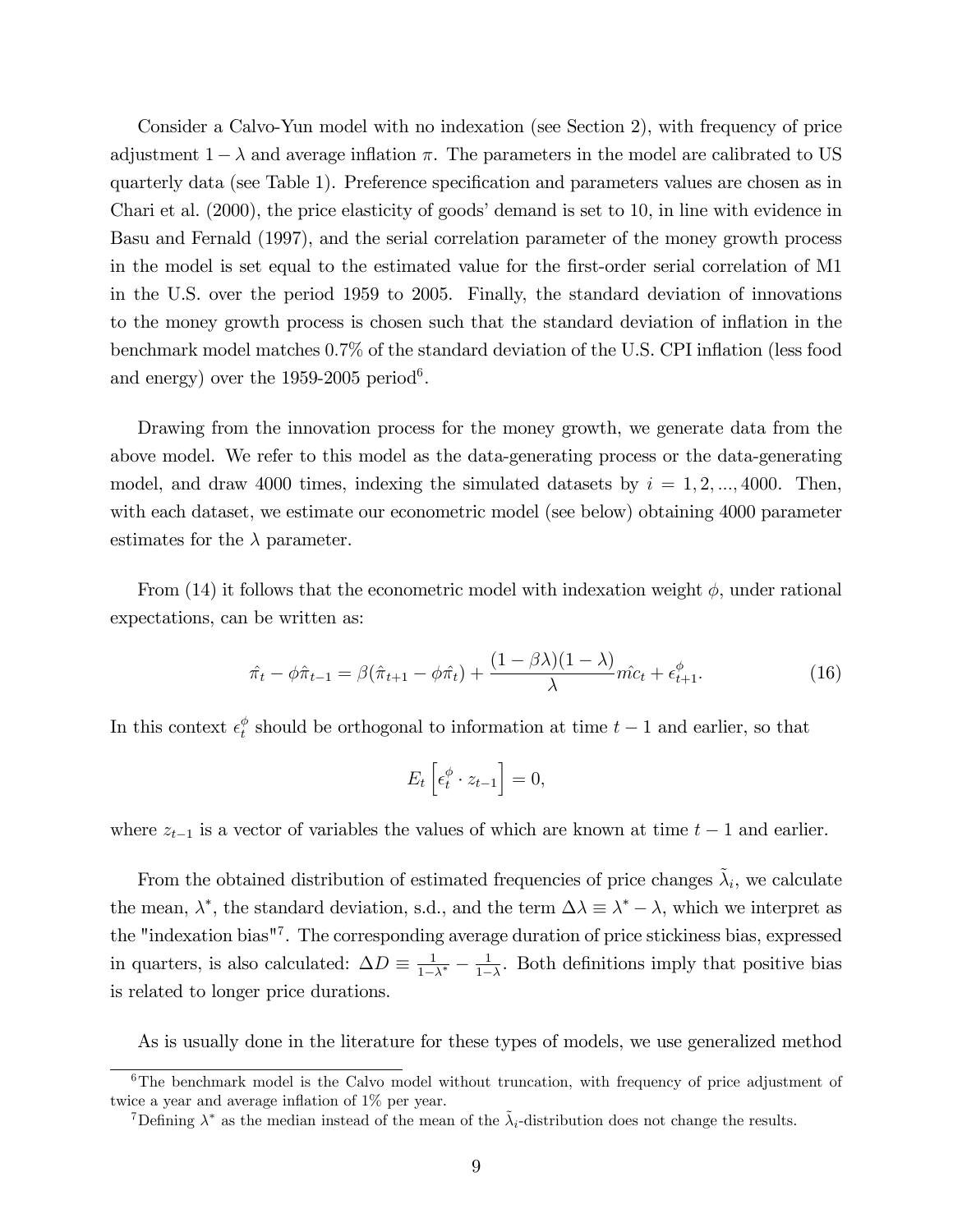of moments (GMM) to estimate the econometric models. This methodology is appropriate given that the econometric model is non-linear in its parameters, and that the right-hand side variables are endogenous. We use the instrument set  $\{\hat{\mu}_{t-1}, \hat{\mu}_{t-2}\}\)$  for the estimation, where the instruments are strongly exogenous and informative by construction<sup>8</sup>.

#### 4. Results

In Table 2 we report the results for 18 different Calvo economies that we use as data generating models. The economies differ by the assumed steady state value for inflation, and by the assumed frequency of price adjustment. The choices for steady state inflation are  $\pi$  = 1%; 5% and 10% per year. As for the frequency of price adjustment, we consider the values  $\lambda = 0.5$  and  $\lambda = 0.75$ . Three econometric models, that differ according to the assumed indexation type, are also considered. The indexation differences are captured by the value of the indexation weight in the econometric model, and the three choices are:  $\phi = 0$ , 0.5 and 1. For each economy we report the mean of the 4000-point distribution of the estimated frequency of price changes,  $\lambda^*$ , the standard deviation of the distribution, s.d., as well as the indexation biases,  $\Delta\lambda$  (in frequency) and  $\Delta D$  (in quarters).

Several main results stand out. First, in all cases but one the size of the bias is larger than the standard deviation of the distribution, which we intepret as the bias being economically important. The exception is the case with low inflation ( $\pi = 1\%$ ) and estimation under static indexation ( $\phi = 0$ ). Second, when the bias is important it is always positive, implying that the estimated expected price duration is longer than the true one. Third, the indexation bias increases with trend inflation. For example, in the case of  $\lambda = 0.75$  and static indexation, the bias increases from 0.3 quarters for low inflation to 1.9 quarters for medium inflation, and to 8.7 quarters for high inflation. The bias expressed in quarters also increases with the degree of price rigidity. For medium inflation and mixed indexation ( $\phi = 0.5$ ), the indexation bias increases from 3:2 quarters, when the frequency of adjustment in the DGP model corresponds to 2 quarters, to 5:4 quarters when the average duration between price adjustments is assumed to be 4 quarters. Firms that are subject to indexation do not need to adjust their prices as often to generate the same variance of inflation as firms whose prices are not indexed. Hence, for economies in which firm's price on average is farther away from the desired price (e.g. economies with higher steady state inflation or longer duration between

<sup>&</sup>lt;sup>8</sup>We know, from the properties of the GMM estimator, that the estimator will be asymptotically consistent if the instruments are strongly exogenous and informative. This is the case with our instrument set so that there is no need to worry about the weak instrument problem in our approach. Moreover, using other instruments such as  $\{\hat{\pi}_{t-1}, \hat{\pi}_{t-2}\}$  or  $\{\hat{mc}_{t-1}, \hat{mc}_{t-2}\}$  gives qualitatively similar results.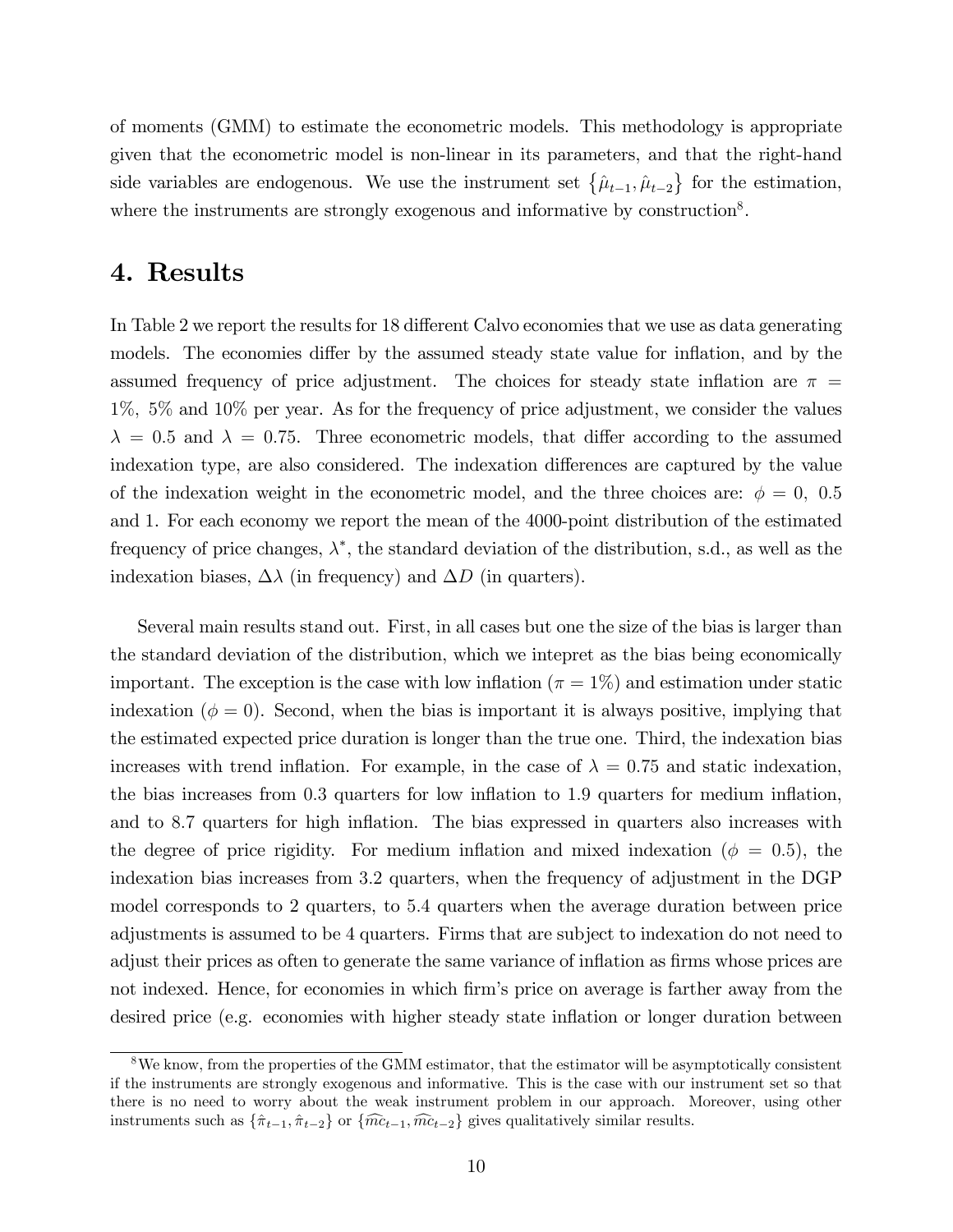price changes) the implied indexation bias is larger.

Fourth, the size of the bias depends on the indexation weight  $\phi$ , which in turn determines how misspecified the econometric model is with respect to the DGP Calvo model. In the benchmark case, the econometric model with static indexation yields smaller indexation bias than the model with mixed indexation. Furthermore, the econometric model with dynamic indexation ( $\phi = 1$ ) does not always converge to parameter values within the [0, 1] range.

Finally, the indexation bias can be large in comparison to the duration between price adjustments. For example, for the case with  $\lambda = 0.75$ , medium inflation and mixed indexation, the indexation bias is 5:4 quarters, which is larger than the average price duration of 4 quarters in the DGP model. The bias becomes as high as 12:6 quarters when the average inflation is high.

To see the intuition behind the results it is helpful to rewrite the NKPC equations with and without indexation, equations (14), and (15), respectively, after substituting forward for future inflation under the expectation operator on the right-hand side. With indexation, the NKPC equation takes the form

$$
\hat{\pi}_t = \phi \hat{\pi}_{t-1} + \frac{(1 - \beta \lambda)(1 - \lambda)}{\lambda} \sum_{s=0}^{\infty} \beta^s \widehat{mc}_{t+s} \tag{17}
$$

whereas, without indexation, aggregate inflation is determined by

$$
\hat{\pi}_t = \frac{\left(1 - \beta \lambda \pi^{\theta - 1}\right) \left(1 - \lambda \pi^{(\theta - 1)}\right)}{\lambda \pi^{(\theta - 1)}} \sum_{s=0}^{\infty} \beta^s E_t \widehat{mc}_{t+s} \n+ (\pi - 1) \frac{\left(1 - \lambda \pi^{(\theta - 1)}\right)}{\lambda \pi^{\theta}} \sum_{s=0}^{\infty} \beta^s E_t \left(\hat{v}_{t+s} - \left[\hat{U}_{ct+s} + \widehat{mc}_{t+s} + \hat{\Lambda}_{t+s}\right]\right)
$$
\n(18)

The second term in (18) is proportional to  $\pi - 1$ , which makes it smaller than the first term by at least one order of magnitude. Ignoring that term for now, we can see that *given* the time series for  $\hat{\pi}_t$  and  $\hat{mc}_t$ , the value of the frequency of adjustment  $\lambda$  based on (17) has to be larger than its value in the DGP model (18) whenever  $\pi > 1$  or  $\phi > 0$ . This is due to the fact that the constant in front of the summation sign,  $\frac{(1-\beta\lambda)(1-\lambda)}{\lambda}$ , is a decreasing function of  $\lambda$ . Moreover, this compensating bias is larger the larger is average inflation  $\pi$ , or the larger is the elasticity of goods substitution  $\theta$ .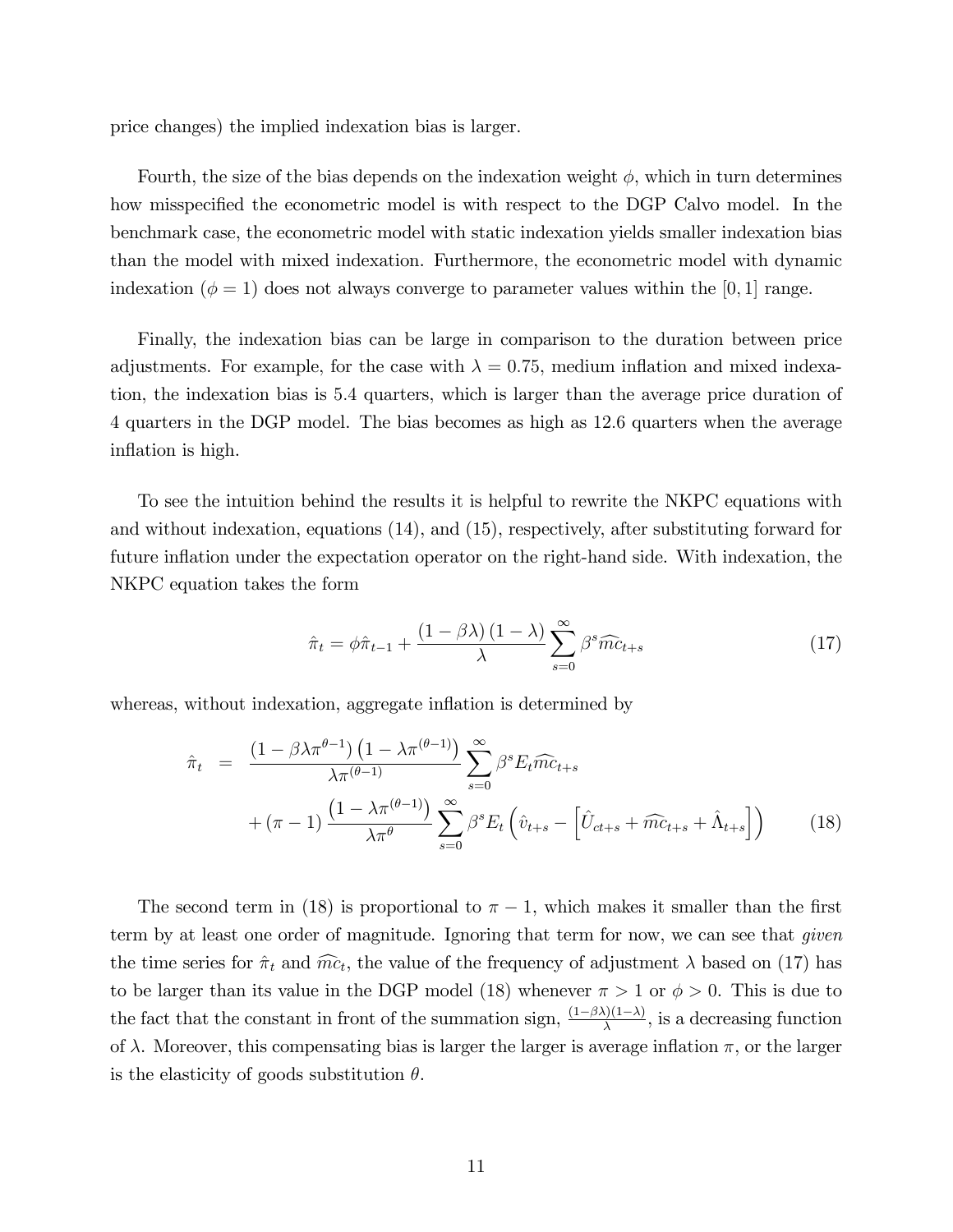### 5. Extensions

In this Section we consider two extensions to the standard Calvo model that we used as a DGP model. Both extensions have been used in the literature to increase inflation persistence in the model to match the inflation persistence in the data. Serial correlation of inflation in the benchmark Calvo model with 5% annual average inflation is 0.49 for  $\lambda = 0.5$ , and it is 0.78 for  $\lambda = 0.75$ . Even though both values are within the empirically plausible range, we will consider the two extensions in which inflation persistence is higher. In the first extension, the probability of price adjustment in the model is truncated, i.e. any firm adjusts its price surely after a finite number of quarters. This assumption prevents a firm from the possibility of loosing profits due to the inability of changing its price for long periods of time. In the second extension, there are decreasing returns to labor in the aggregate technology, and capital is fixed. Sbordone (2002) demonstrated that the NKPC equation implied by this model is able to generate more persistent inflation fluctuations.

#### 5.1 Truncated Calvo model

In this extension of the Calvo model the maximal age of the price set by the monopolistic firm is finite:  $T = T_R < \infty$ . The period of truncation  $T_R$  is chosen such that in the steady state a firm that has not adjusted its price for  $T_R + 1$  periods, earns positive period-by-period profits for the first  $T_R$  periods but faces negative profits in period  $T_R + 1$ :

$$
\Pi_{T_R}>0,\ \Pi_{T_R+1}<0
$$

where  $\Pi_s$  is the steady state profits of the firm that has not adjusted its price for s periods, with  $s = 0, 1, \ldots$ . A similar truncation rule is used in the models with endogenous frequency of price adjustment, such as Dotsey et al. (1999) and Bakhshi et al. (2006). Table 3 provides truncation periods for truncated Calvo models for different steady state inflation rates and degrees of price rigidity.

Serial correlation of inflation in the truncated Calvo model with  $5\%$  annual inflation rate is 0.65 for  $\lambda = 0.5$ , and it is 0.93 for  $\lambda = 0.75$ . Table 4 documents our results for the estimation bias when the DGP is the truncated Calvo model.

Our main results do not change as to the bias being positive and large, the latter ranging from 0.7 to 10.9 quarters. However, contrary to the benchmark model, the econometric model with mixed and dynamic indexation on occasion predicts smaller indexation bias than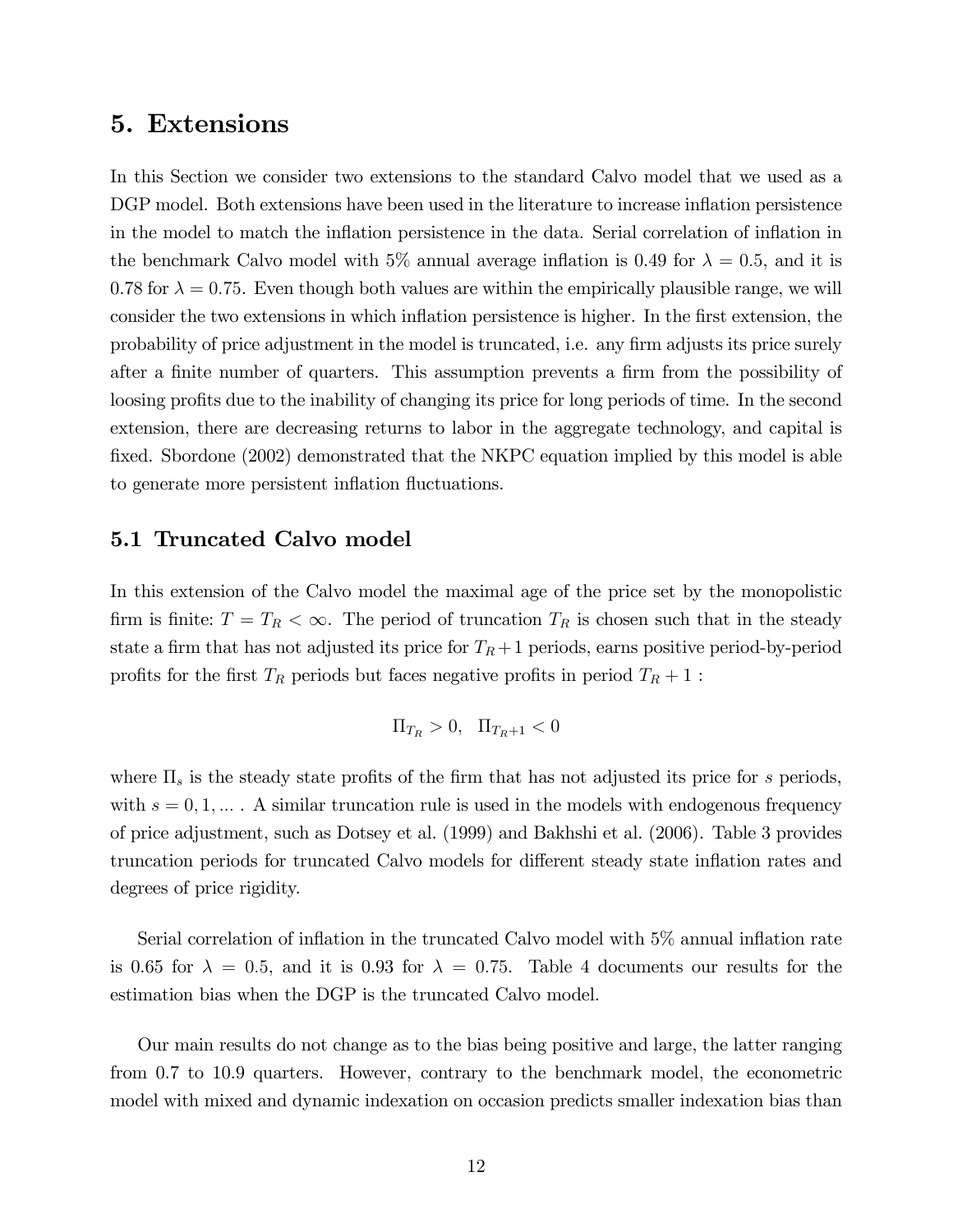the NKPC with static indexation. For example, for average inflation of  $5\%$  per year and a frequency  $\lambda = 0.75$ , the bias decreases from 6.9 quarters for  $\phi = 0$  to 5.7 and 5.1 for mixed and dynamic cases, respectively. Moreover, four out of six economies estimated under dynamic indexation have good convergence (versus none for the benchmark Calvo economy), whereas the high inflation economy under static indexation does not converge (all converged in the benchmark case). Hence inflation dynamics in the truncated Calvo DGP economy is better captured by econometric models with indexation weight on lagged inflation. Nonetheless, even in these cases, the indexation bias is still present and large.

#### 5.2 Fixed capital model

In this model labor is subject to decreasing returns to scale in the aggregate technology and physical capital is Öxed. Sbordone (2002) showed that this model does a good job of tracking aggregate U.S. data. Serial correlation of inflation in the Calvo model with fixed capital and 5% annual inflation rate is 0.67 for  $\lambda = 0.5$ , and it is 0.84 for  $\lambda = 0.75$ .

Our estimation results in Table 5 show that when the DGP model is the Calvo model with fixed capital, the indexation biases are smaller than in the benchmark case. Indeed, they range from 0 to 1.4 quarters for economies with half-year price durations; and from 0.1 to 2.2 quarters for economies with 1-year price durations. As in the benchmark case, the econometric model with static indexation does better than the one with mixed or dynamic indexations.

Finally, for the case of  $\lambda = 0.75$  and 10% annual average inflation, equilibrium does not exist. The constant multiplier in the infinite summations in the pricing equation similar to (8) becomes  $\beta \lambda \pi^{\frac{\theta}{1-\alpha}}$ , and for our parameter values it is larger than 1, so that the summations are not summable. Ascari (2004) showed that equilibrium in the Calvo model ceases to exist for trend inflation above a certain threshold. When strategic complementarities in pricing decisions are present, Bakhshi et al. (2005) show that the threshold trend inflation can be as low as  $5.5\%$ .

#### 5.3 Controlling for the small sample bias

The GMM estimator may be biased if the sample size is not very large. To assess whether our 200-observation samples imply small sample bias, we conduct the experiment where we estimate adjustment frequencies using an econometric model that actually corresponds to the underlying DGP. In one case, we consider data from a DGP where the Calvo model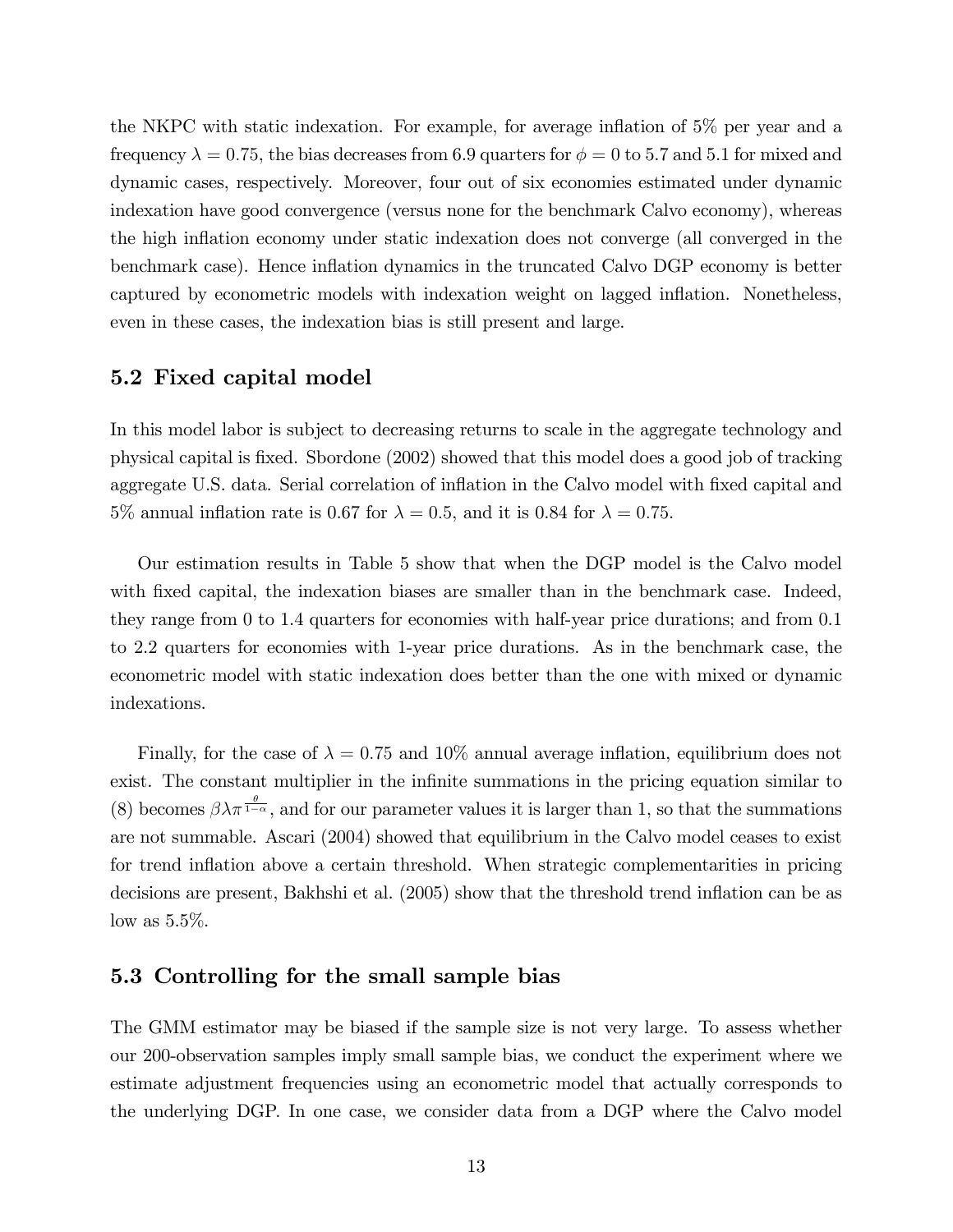assumes static indexation, and we obtain estimates based on an econometric model with static indexation. In a second case, we generate data from a Calvo model assuming dynamic indexation, and compare its  $\lambda$  parameter to its estimated counterpart in an econometric model with dynamic indexaion. The results, reported in Tables 6 and 7, show that small sample biases for these cases are negligibly small, usually well within one standard deviation of the distribution of the estimated frequencies of price adjustment. On this basis, we conclude that small sample biases do not present an important source of concern for our comparison exercises.

## 6. Conclusion

The standard NKPC approach to assessing the inflation-output trade-off is often derived under the assumption of price indexation. To the extent that this assumption is not plausible whether empirically or from a theoretical point of view, the NKPC-type models will be misspecified. We show that this misspecification leads to biased estimates of the degree of price rigidity - a key factor in the sticky price models of the monetary transmission mechanism. In this respect, we find that estimated price durations are biased towards longer durations. Hence, once the bias is taken into account, the implied degree of price rigidity is smaller and closer to that found in the micro data.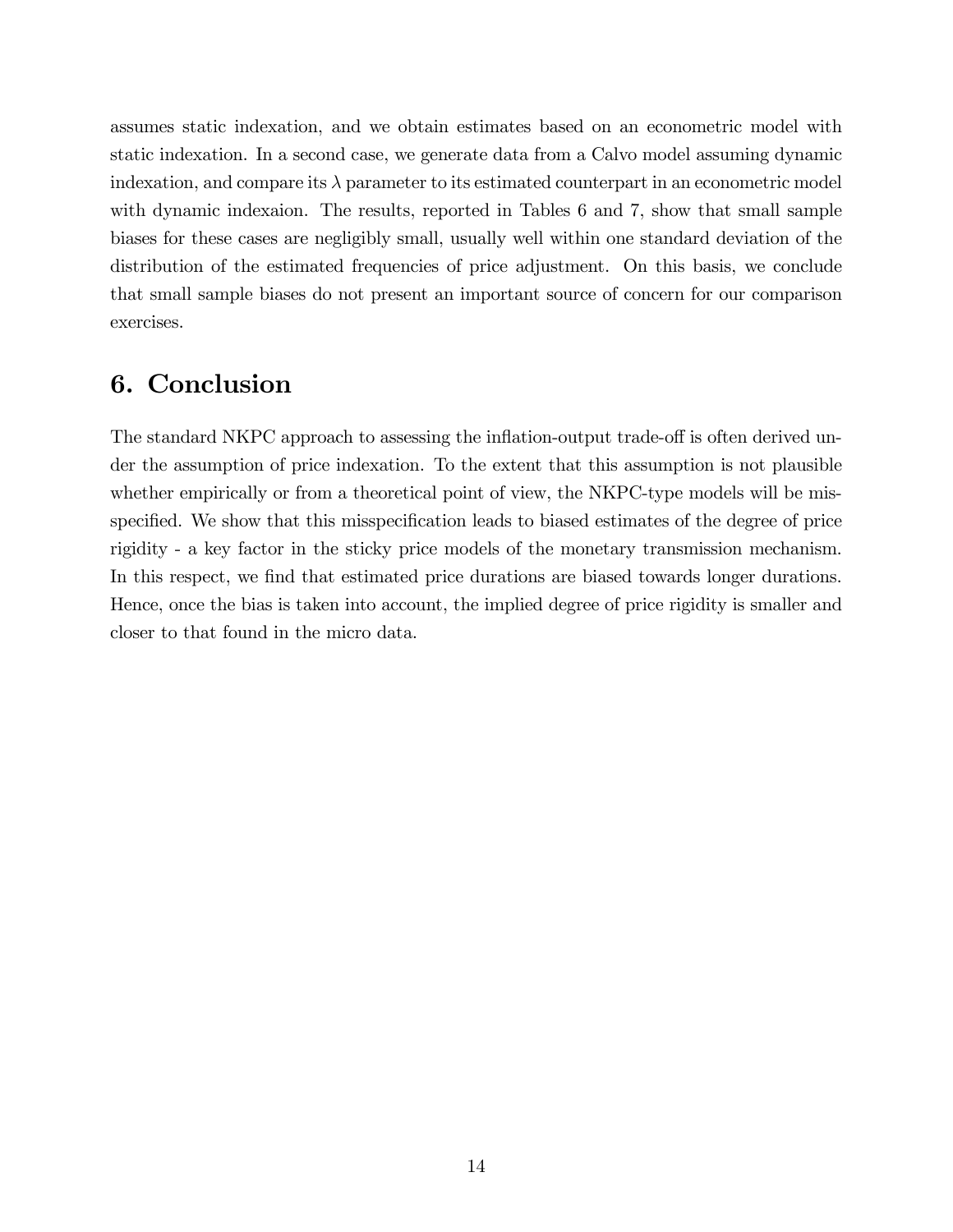### References

- Ascari, G. 2004. "Staggered prices and trend inflation: some nuisances." Review of Economic Dynamics 7:  $642-667$ .
- Bakhshi, H., H. Khan, P. Burriel-Llombart, and B. Rudolf. 2005. "The New Keynesian Phillips Curve under trend inflation and strategic complementarity." *forthcoming Journal* of Macroeconomics .
- Bakhshi, H., H. Khan, and B. Rudolf. 2006. "The Phillips curve under state-dependent pricing." forthcoming Journal of Monetary Economics.
- Basu, S. and J.G. Fernald. 1997. "Returns to scale in U.S. production: Estimates and implications." Journal of Political Economy 105: 249–283.
- Bils, M. and P.J. Klenow. 2004. "Some Evidence on the Importance of Sticky Prices." Journal of Political Economy 112:  $947-985$ .
- Blanchard, O.J. and C.M. Kahn. 1980. "The solution of the linear difference models under rational expectations." *Econometrica* 48: 1305–1313.
- Calvo, G.A. 1983. "Staggered Prices in a Utility-Maximizing Framework." Journal of Mon*etary Economics* 12(3): 383–398.
- Chari, V., P. Kehoe, and E. McGrattan. 2000. "Sticky Price Models of the Business Cycle: Can the Contract Multiplier Solve the Persistence Problem?" Econometrica  $68(5)$ : 1151– 1179.
- Christiano, L.J., M. Eichenbaum, and C. Evans. 2005. "Nominal Rigidities and the Dynamic Effects of a Shock to Monetary Policy." Journal of Political Economy.
- Dhyne, E., A.L. J., H. Le Bihan, G. Veronese, D. Dias, J. Hoffmann, N. Jonker, P. Lunnemann, F. Rumler, and J. Vilmunen. 2005. "Price setting in the euro area: some stylized facts from individual consumer price data." European Central Bank Working Paper No. 524 .
- Dotsey, M., R. King, and A. Wolman. 1999. "State-Dependent Pricing and the General Equilibrium Dynamics of Money and Ouput." Quarterly Journal of Economics  $114(2)$ : 655-690.
- Eichenbaum, M. and J.D. Fisher. 2004. "Evaluating The Calvo Model of Sticky Prices." NBER WP 10617 .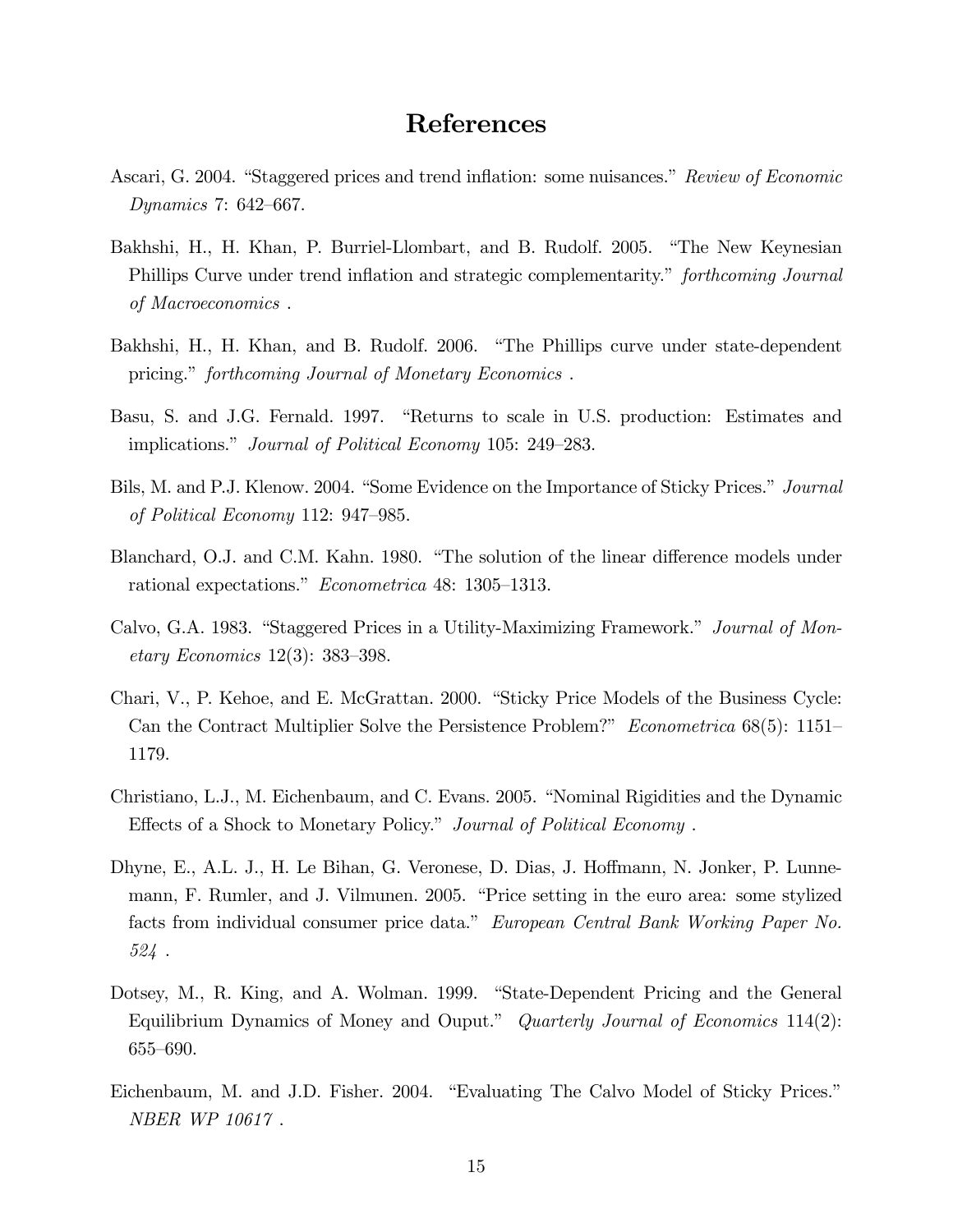- Gali, J. and M. Gertler. 1999. "Inflation dynamics: A structural econometric analysis." Journal of Monetary Economics 44: 195–222.
- Gali, J., M. Gertler, and J.D. Lopez-Salido. 2001. "European inflation Dynamics." European  $Economic Review 45: 1237–1270.$
- Klenow, P.J. and O. Kryvtsov. 2005. "State-Dependent or Time-Dependent Pricing: Does It Matter for Recent U.S. Inflation?" NBER WP No. 11043.
- Sahuc, J.G. 2006. "Partial indexation, trend inflation, and the hybrid Phillips curve." Economic Letters 90:  $42-50$ .
- Sbordone, A.M. 2002. "Prices and unit labor costs: a new test of price stickiness." *Journal* of Monetary Economics 49:  $265-292$ .
- Smets, F. and R. Wouters. 2005. "Comparing shocks and frictions in US and euro area business cycles: a Bayesian DSGE Approach." Journal of Applied Econometrics  $20(2)$ :  $161 - 183.$
- Yun, T. 1996. "Nominal price rigidity, money supply endogeneity and business cycles." Journal of Monetary Economics 37: 345–370.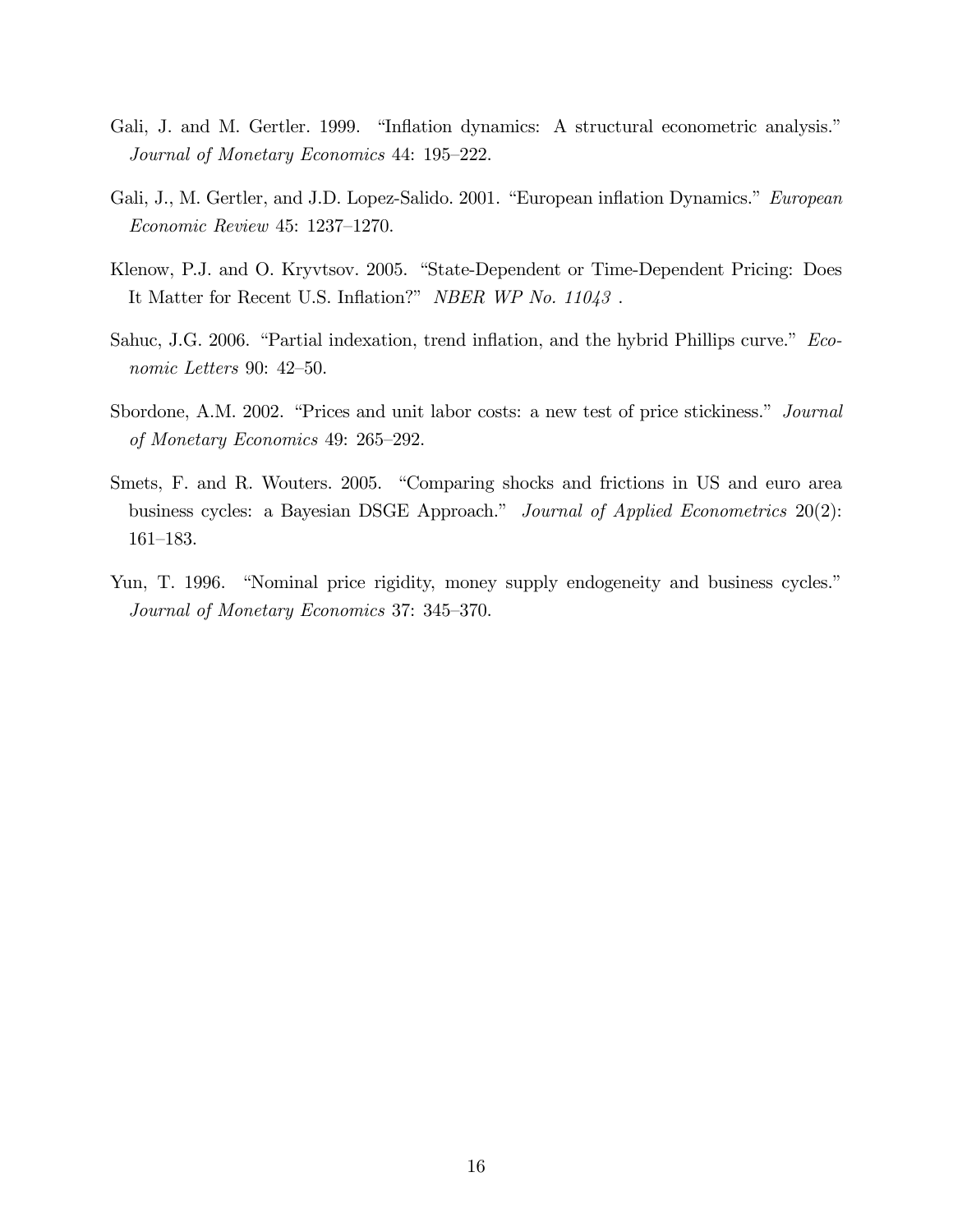| Parameter                                                                                                                                                                                                                                                                                                                                                                                    | Value                                                                                  |
|----------------------------------------------------------------------------------------------------------------------------------------------------------------------------------------------------------------------------------------------------------------------------------------------------------------------------------------------------------------------------------------------|----------------------------------------------------------------------------------------|
| $\beta$ , discount factor<br>$\theta$ , price elasticity of goods demand<br>$\eta$ , interest elasticity of money demand<br>$\omega$ , consumption share in utility<br>$\psi$ , leisure share in utility<br>$\sigma$ , risk aversion<br>$\mu$ , average annual money growth<br>$\rho_{\mu}$ , serial correlation of money growth<br>$\sigma_{\mu}$ , st. dev. of innovations to money growth | $0.97^{1/4}$<br>10<br>0.39<br>0.94<br>1.5<br>1<br>$1\%, 5\%, 10\%$<br>0.52<br>$0.55\%$ |
|                                                                                                                                                                                                                                                                                                                                                                                              |                                                                                        |

Table 1: Benchmark model parameter values

Note: Preference specification and parameter values are as in Chari et al. (2000):

$$
U(C, M, L) = \left\{ \left[ \omega C^{1 - 1/\eta} + (1 - \omega) M^{1 - 1/\eta} \right]^{\frac{\eta}{\eta - 1}} (1 - L)^{\psi} \right\}^{1 - \sigma} / (1 - \sigma)
$$

where  $C$  is consumption,  $M$  are real money balances, and  $L$  is hours worked. Goods demand elasticity is in line with evidence in Basu and Fernald (1997). Serial correlation of the money growth process in the model is set equal to the estimated first-order serial correlation of M1 in the U.S. from 1959 to 2005. Standard deviation of innovations to the money growth process is chosen so that the standard deviation of inflation in the benchmark model matches  $0.7\%$  of standard deviation of the U.S. CPI inflation (less food and energy) for 1959-2005.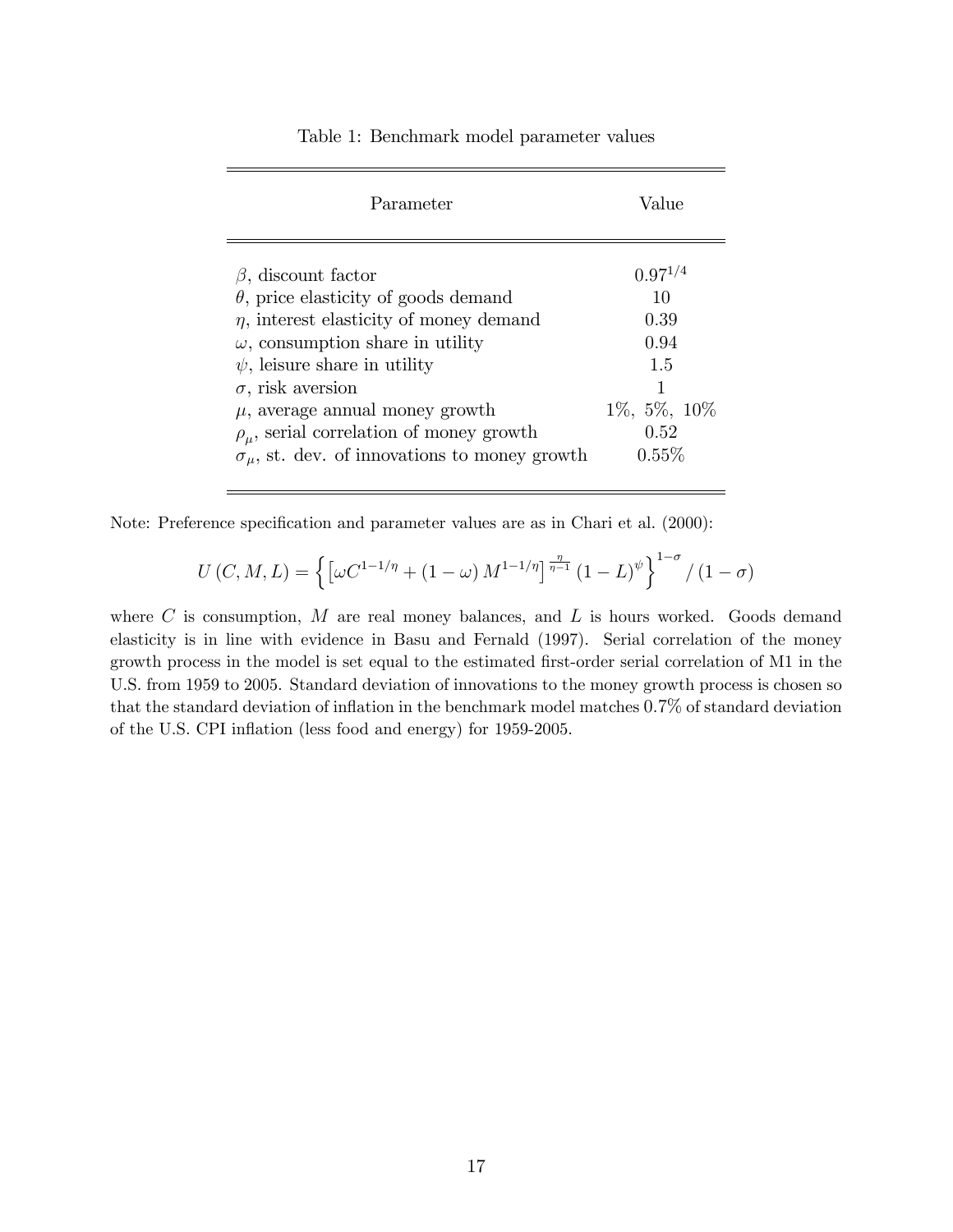|              | $\lambda = 0.5, D = 2$ quarters  |           |                 |            |                        |           |                 |            |                        |      |                 |            |  |
|--------------|----------------------------------|-----------|-----------------|------------|------------------------|-----------|-----------------|------------|------------------------|------|-----------------|------------|--|
|              |                                  | $\pi=1\%$ |                 |            |                        | $\pi=5\%$ |                 |            | $\pi = 10\%$           |      |                 |            |  |
|              | $\lambda^*$                      | s.d.      | $\Delta\lambda$ | $\Delta D$ | $\overline{\lambda^*}$ | s.d.      | $\Delta\lambda$ | $\Delta D$ | $\overline{\lambda^*}$ | s.d. | $\Delta\lambda$ | $\Delta D$ |  |
| $\phi = 0.0$ | 0.51                             | 0.04      | 0.01            | 0.1        | 0.56                   | 0.04      | 0.06            | 0.3        | 0.61                   | 0.03 | 0.11            | 0.6        |  |
| $\phi = 0.5$ | $0.80^{+}$                       | 0.08      | 0.30            | 3.1        | $0.81^{+}$             | 0.07      | 0.31            | 3.2        | $0.81^{+}$             | 0.06 | 0.31            | 3.4        |  |
| $\phi = 1.0$ |                                  |           |                 |            |                        |           |                 |            |                        |      |                 |            |  |
|              |                                  |           |                 |            |                        |           |                 |            |                        |      |                 |            |  |
|              |                                  |           |                 |            |                        |           |                 |            |                        |      |                 |            |  |
|              | $\lambda = 0.75, D = 4$ quarters |           |                 |            |                        |           |                 |            |                        |      |                 |            |  |
|              |                                  | $\pi=1\%$ |                 |            |                        | $\pi=5\%$ |                 |            | $\pi = 10\%$           |      |                 |            |  |
|              | $\lambda^*$                      | s.d.      | $\Delta\lambda$ | $\Delta D$ | $\lambda^*$            | s.d.      | $\Delta\lambda$ | $\Delta D$ | $\lambda^*$            | s.d. | $\Delta\lambda$ | $\Delta D$ |  |
|              |                                  |           |                 |            |                        |           |                 |            |                        |      |                 |            |  |
| $\phi = 0.0$ | 0.77                             | 0.03      | 0.02            | 0.3        | 0.83                   | 0.02      | 0.08            | 1.9        | 0.92                   | 0.02 | 0.17            | 8.7        |  |
| $\phi = 0.5$ | 0.86                             | 0.03      | 0.11            | 3.3        | 0.89                   | 0.02      | 0.14            | 5.4        | $0.94^{+}$             | 0.02 | 0.19            | 12.6       |  |
| $\phi = 1.0$ |                                  |           |                 |            |                        |           |                 |            |                        |      |                 |            |  |
|              |                                  |           |                 |            |                        |           |                 |            |                        |      |                 |            |  |

Table 2: Indexation bias, non-truncated Calvo model

Note: The number of simulations for each Calvo economy is 4000, and the length of every generated series (per simulation) is 200 quarters. For each simulation, we estimate the frequency of price adjustment  $\lambda$  using GMM and each of three econometric models (16); the latter differ according to indexation weight,  $\phi = 0$ , 0.5 and 1. Thus, there are 4000 estimates  $\tilde{\lambda}_i$ ,  $i = 1, ..., 4000$ . The DGP economies differ by the assumed steady state inflation value ( $\pi = 1\%$ , 5% or 10% per year), and by the assumed frequency of price adjustment ( $\lambda = 0.5$  or  $\lambda = 0.75$ ). For each economy we report the mean of the estimated frequencies of price changes,  $\lambda^*$ , their standard deviation, s.d., as well as the indexation biases,  $\Delta\lambda$  (in frequency) and  $\Delta D$  (in quarters). – implies convergence occurred less than 1000 times, <sup>+</sup> implies convergence less than 3000 times but greater than 1000 times.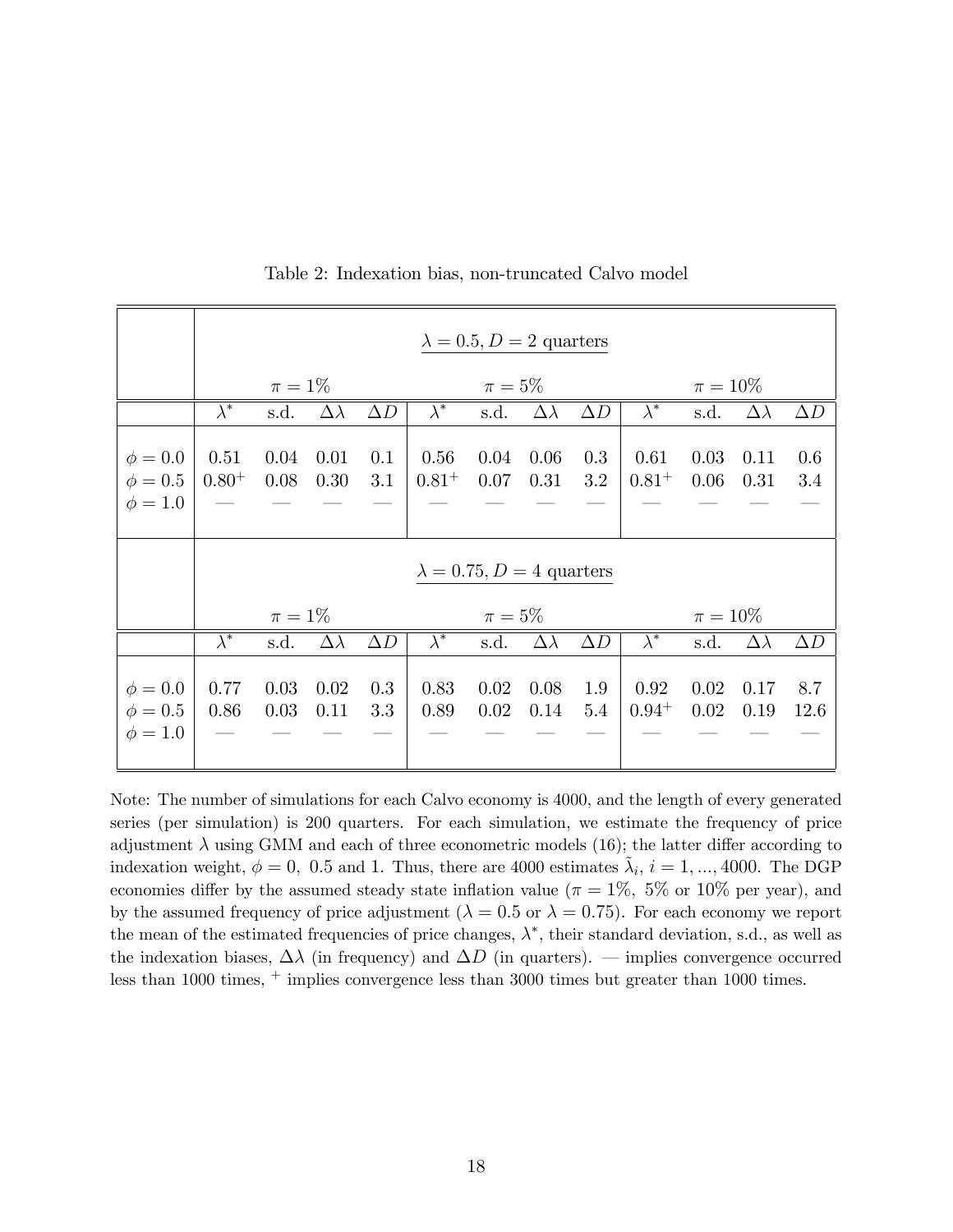|                  |      |    | $\pi = 1\%$ $\pi = 5\%$ $\pi = 10\%$ |
|------------------|------|----|--------------------------------------|
| $\lambda = 0.5$  | 45   | 11 | 10                                   |
| $\lambda = 0.75$ | - 47 | 14 |                                      |

Table 3: Truncation periods in truncated Calvo model (in quarters)

Note: In the truncated Calvo model the maximal age of the price set by the monopolistic firm is finite:  $T = T_R < \infty$ . The period of truncation  $T_R$  is chosen such that, in the steady state, a firm that has not adjusted its price for  $T_R+1$  periods earns positive period-by-period profits for the first  $T_R$  periods but faces negative profits in period  $T_R+1$ .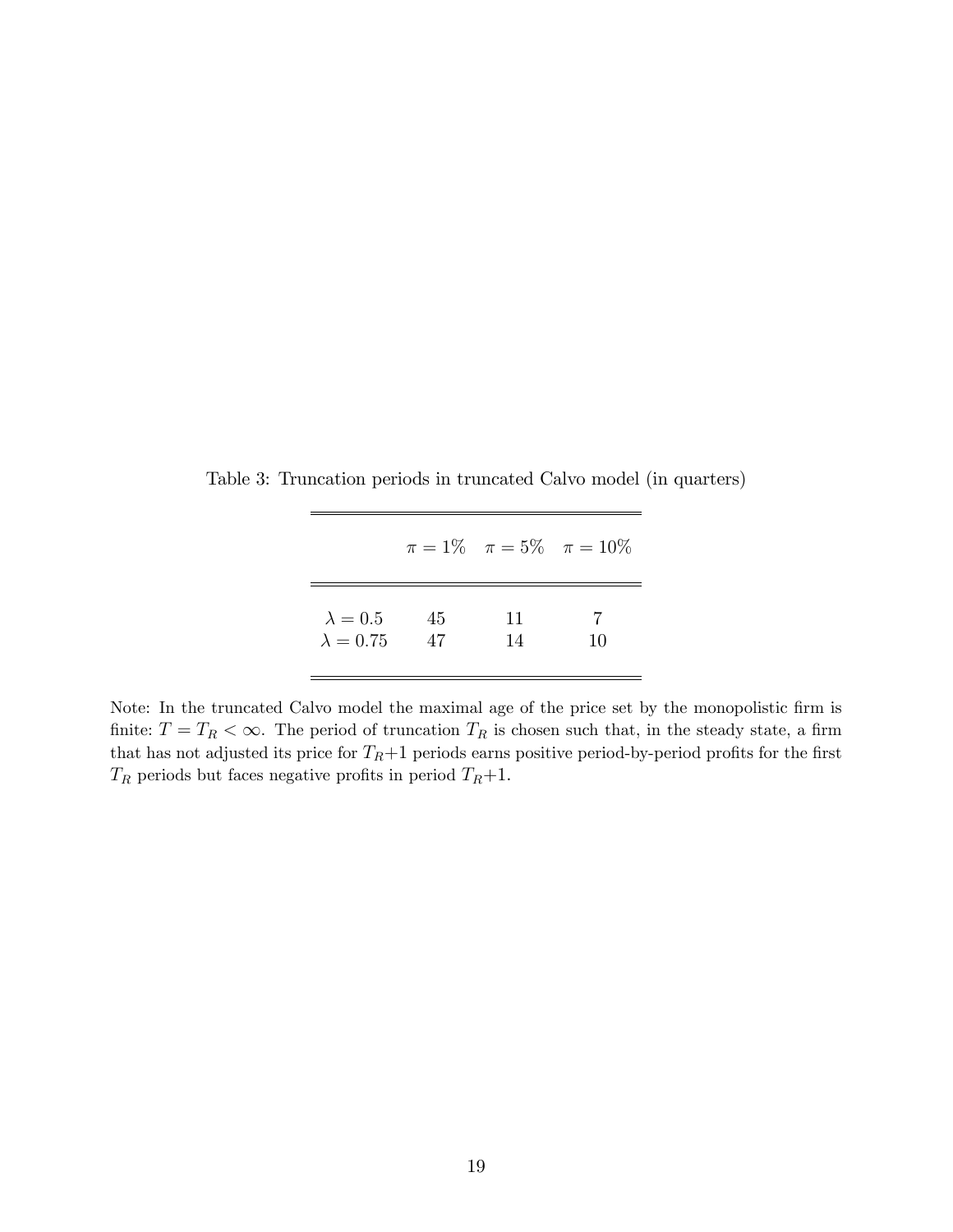|              | $\lambda = 0.5, D = 2$ quarters  |           |                 |            |                        |           |                  |            |                        |      |                 |            |  |
|--------------|----------------------------------|-----------|-----------------|------------|------------------------|-----------|------------------|------------|------------------------|------|-----------------|------------|--|
|              |                                  | $\pi=1\%$ |                 |            |                        | $\pi=5\%$ |                  |            | $\pi = 10\%$           |      |                 |            |  |
|              | $\lambda^*$                      | s.d.      | $\Delta\lambda$ | $\Delta D$ | $\lambda^*$            | s.d.      | $\Delta\lambda$  | $\Delta D$ | $\lambda^*$            | s.d. | $\Delta\lambda$ | $\Delta D$ |  |
|              |                                  |           |                 |            |                        |           |                  |            |                        |      |                 |            |  |
| $\phi = 0.0$ | 0.63                             | 0.03      | 0.13            | 0.7        | 0.68                   | 0.03      | 0.18             | 1.1        | 0.73                   | 0.2  | 0.23            | 1.7        |  |
| $\phi = 0.5$ | 0.81                             | 0.06      | 0.31            | 3.3        | 0.81                   | 0.04      | 0.31             | 3.2        | 0.81                   | 0.03 | 0.31            | 3.2        |  |
| $\phi = 1.0$ |                                  |           |                 |            |                        |           |                  |            | 0.91                   | 0.03 | 0.41            | 8.8        |  |
|              |                                  |           |                 |            |                        |           |                  |            |                        |      |                 |            |  |
|              | $\lambda = 0.75, D = 4$ quarters |           |                 |            |                        |           |                  |            |                        |      |                 |            |  |
|              |                                  | $\pi=1\%$ |                 |            | $\pi=5\%$              |           |                  |            | $\pi = 10\%$           |      |                 |            |  |
|              | $\overline{\lambda^*}$           | s.d.      | $\Delta\lambda$ | $\Delta D$ | $\overline{\lambda^*}$ | s.d.      | $\Delta \lambda$ | $\Delta D$ | $\overline{\lambda^*}$ | s.d. | $\Delta\lambda$ | $\Delta D$ |  |
|              |                                  |           |                 |            |                        |           |                  |            |                        |      |                 |            |  |
| $\phi = 0.0$ | 0.85                             | 0.02      | 0.10            | 2.5        | 0.91                   | 0.02      | 0.16             | 6.9        |                        |      |                 |            |  |
| $\phi = 0.5$ | 0.86                             | 0.02      | 0.11            | 3.2        | 0.90                   | 0.01      | 0.15             | 5.7        | 0.93                   | 0.01 | 0.18            | 10.9       |  |
| $\phi = 1.0$ | 0.88                             | 0.02      | 0.13            | 4.6        | 0.89                   | 0.01      | 0.14             | 5.1        | 0.91                   | 0.01 | 0.16            | 6.9        |  |
|              |                                  |           |                 |            |                        |           |                  |            |                        |      |                 |            |  |

Table 4: Indexation bias, truncated Calvo model

Note: The number of simulations for each Calvo economy is 4000, and the length of every generated series (per simulation) is 200 quarters. For each simulation, we estimate the frequency of price adjustment  $\lambda$  using GMM and each of three econometric models (16); the latter differ according to indexation weight,  $\phi = 0$ , 0.5 and 1. Thus, there are 4000 estimates  $\tilde{\lambda}_i$ ,  $i = 1, ..., 4000$ . The DGP economies differ by the assumed steady state inflation value ( $\pi = 1\%$ , 5% or 10% per year), and by the assumed frequency of price adjustment ( $\lambda = 0.5$  or  $\lambda = 0.75$ ). For each economy we report the mean of the estimated frequencies of price changes,  $\lambda^*$ , their standard deviation, s.d., as well as the indexation biases,  $\Delta\lambda$  (in frequency) and  $\Delta D$  (in quarters). – implies convergence occurred less than 1000 times, <sup>+</sup> implies convergence less than 3000 times but greater than 1000 times.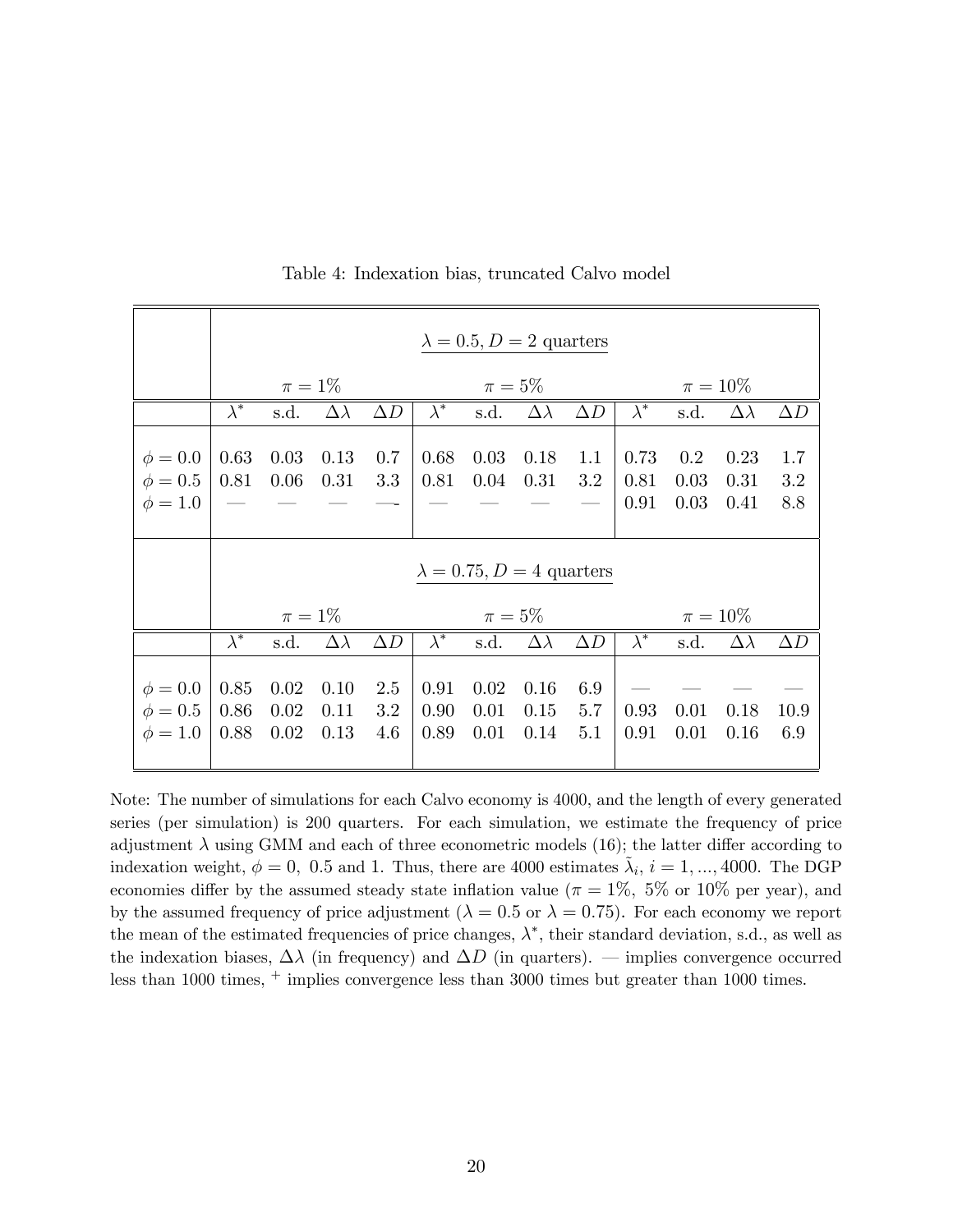|                                              | $\lambda = 0.5, D = 2$ quarters                               |              |                 |            |                        |              |                 |                |                        |                        |                        |             |  |
|----------------------------------------------|---------------------------------------------------------------|--------------|-----------------|------------|------------------------|--------------|-----------------|----------------|------------------------|------------------------|------------------------|-------------|--|
|                                              |                                                               | $\pi=1\%$    |                 |            |                        | $\pi=5\%$    |                 |                | $\pi = 10\%$           |                        |                        |             |  |
|                                              | $\overline{\lambda^*}$                                        | s.d.         | $\Delta\lambda$ | $\Delta D$ | $\overline{\lambda^*}$ | s.d.         | $\Delta\lambda$ | $\Delta D$     | $\overline{\lambda^*}$ | s.d.                   | $\Delta\lambda$        | $\Delta D$  |  |
| $\phi = 0.0$<br>$\phi = 0.5$<br>$\phi = 1.0$ | 0.50<br>0.70                                                  | 0.04<br>0.07 | 0.00<br>0.20    | 0.0<br>1.4 | 0.52<br>0.71           | 0.04<br>0.07 | 0.02<br>0.21    | 0.1<br>1.4     | 0.52<br>0.71           | 0.04<br>0.07           | 0.02<br>0.21           | 0.1<br>1.4  |  |
|                                              | $\lambda = 0.75, D = 4$ quarters<br>$\pi=5\%$<br>$\pi = 10\%$ |              |                 |            |                        |              |                 |                |                        |                        |                        |             |  |
|                                              | $\pi=1\%$                                                     |              |                 |            |                        |              |                 |                |                        |                        |                        |             |  |
|                                              | $\lambda^*$                                                   | s.d.         | $\Delta\lambda$ | $\Delta D$ | $\lambda^*$            | s.d.         | $\Delta\lambda$ | $\Delta D$     | $\lambda^*$            | s.d.                   | $\Delta\lambda$        | $\Delta D$  |  |
| $\phi = 0.0$<br>$\phi = 0.5$<br>$\phi = 1.0$ | 0.75<br>0.84                                                  | 0.03<br>0.04 | 0.00<br>0.09    | 0.1<br>2.1 | 0.76<br>0.84           | 0.03<br>0.04 | 0.01<br>0.09    | $0.2\,$<br>2.2 | X<br>$\mathbf{X}$<br>X | X<br>$\mathbf{X}$<br>X | X<br>$\mathbf{X}$<br>X | X<br>X<br>X |  |

Table 5: Indexation bias, Calvo model with fixed capital

Note: The number of simulations for each Calvo economy is 4000, and the length of every generated series (per simulation) is 200 quarters. For each simulation, we estimate the frequency of price adjustment  $\lambda$  using GMM and each of three econometric models (16); the latter differ according to indexation weight,  $\phi = 0$ , 0.5 and 1. Thus, there are 4000 estimates  $\tilde{\lambda}_i$ ,  $i = 1, ..., 4000$ . The DGP economies differ by the assumed steady state inflation value ( $\pi = 1\%$ , 5% or 10% per year), and by the assumed frequency of price adjustment ( $\lambda = 0.5$  or  $\lambda = 0.75$ ). For each economy we report the mean of the estimated frequencies of price changes,  $\lambda^*$ , their standard deviation, s.d., as well as the indexation biases,  $\Delta\lambda$  (in frequency) and  $\Delta D$  (in quarters). – implies convergence occurred less than 1000 times, <sup>+</sup> implies convergence less than 3000 times but greater than 1000 times, X means that equilibrium does not exist.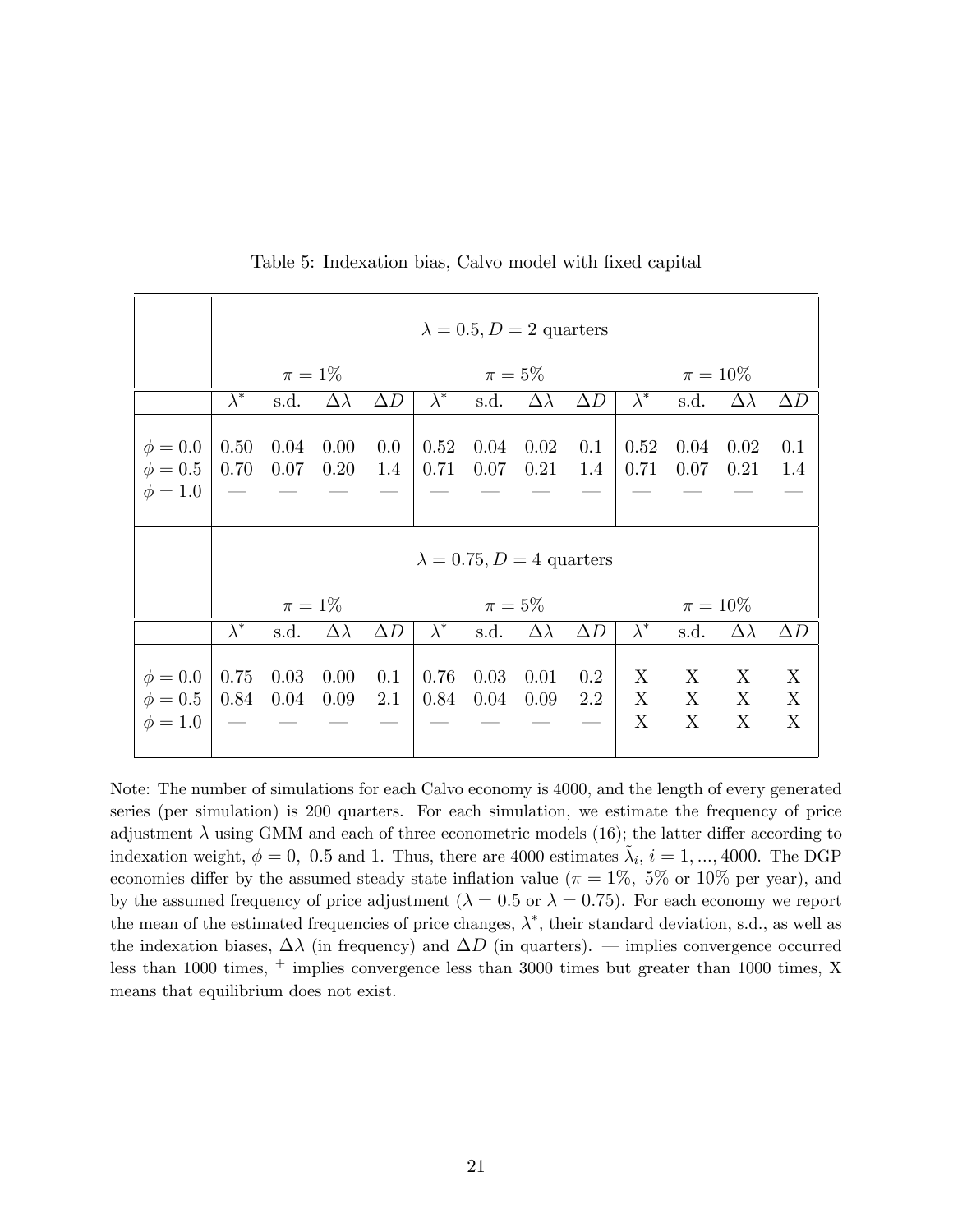|              | $\lambda = 0.5, D = 2$ quarters  |             |                 |            |             |                              |                      |            |              |      |                 |            |  |
|--------------|----------------------------------|-------------|-----------------|------------|-------------|------------------------------|----------------------|------------|--------------|------|-----------------|------------|--|
|              |                                  | $\pi=1\%$   |                 |            |             | $\pi=5\%$                    |                      |            | $\pi = 10\%$ |      |                 |            |  |
|              | $\overline{\lambda}^*$           | s.d.        | $\Delta\lambda$ | $\Delta D$ | $\lambda^*$ | s.d.                         | $\Delta\lambda$      | $\Delta D$ | $\lambda^*$  | s.d. | $\Delta\lambda$ | $\Delta D$ |  |
| $\phi = 0.0$ | 0.50                             | $0.04$ 0.00 |                 | 0.0        |             | $0.50 \quad 0.04 \quad 0.00$ |                      | 0.0        | 0.50         | 0.04 | 0.00            | 0.0        |  |
|              | $\lambda = 0.75, D = 4$ quarters |             |                 |            |             |                              |                      |            |              |      |                 |            |  |
|              |                                  | $\pi=1\%$   |                 |            | $\pi=5\%$   |                              |                      |            | $\pi = 10\%$ |      |                 |            |  |
|              | $\lambda^*$                      | s.d.        | $\Delta\lambda$ | $\Delta D$ | $\lambda^*$ | s.d.                         | $\Delta\lambda$      | $\Delta D$ | $\lambda^*$  | s.d. | $\Delta\lambda$ | $\Delta D$ |  |
| $\phi = 0.0$ | 0.75                             | 0.03        | $0.00 - 0.0$    |            |             |                              | $0.75$ $0.03$ $0.00$ | $-0.0$     | 0.75         | 0.03 | 0.00            | $-0.0$     |  |

Table 6: Indexation bias: Calvo model with static indexation

Note: The number of simulations of each Calvo economy is 4000, the length of each simulation is 200 quarters. For each simulation, we estimate the frequency of price adjustment  $\lambda$  using an econometric model (16) and GMM to obtain 4000 estimates  $\tilde{\lambda}_i$ ,  $i = 1, ..., 4000$ . The economies differ by their steady state inflation ( $\pi = 1\%$ , 5% or 10%) per year, and by the assumed frequency of price adjustment ( $\lambda = 0.5$  and  $\lambda = 0.75$ ). The indexation weight in the econometric model is  $\phi = 0$ (static indexation). For each economy we report the mean estimated frequency of price changes,  $\lambda^*$ , the standard deviation of the distribution of estimated frequencies, s.d., and the indexation biases,  $\Delta\lambda$  (in frequency) and  $\Delta D$  (in quarters). – implies convergence occurred less than 1000 times,  $+$  implies convergence less than 3000 times but greater than 1000 times.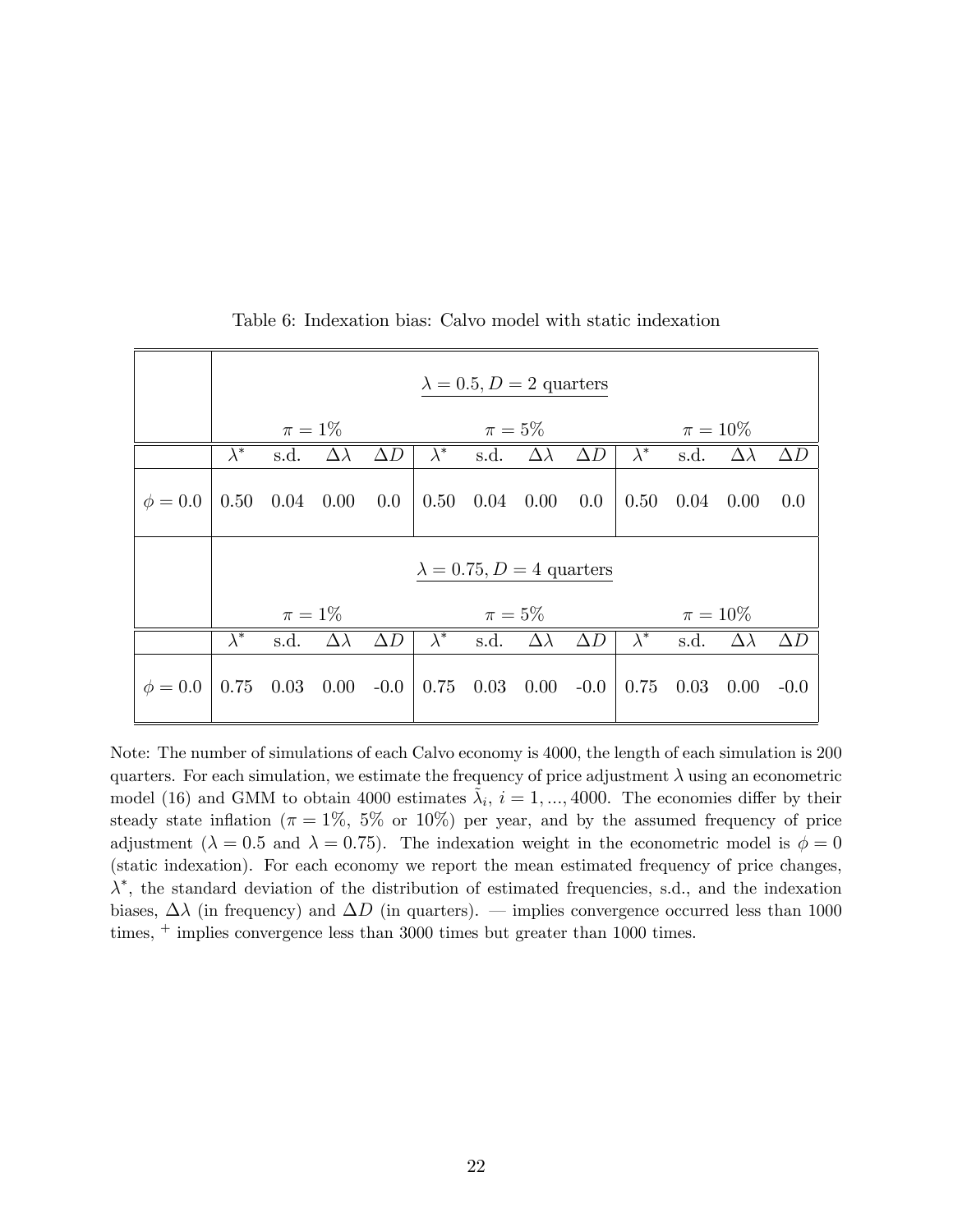|              | $\lambda = 0.5, D = 2$ quarters  |                      |                 |            |             |                      |                  |            |              |      |                  |            |  |
|--------------|----------------------------------|----------------------|-----------------|------------|-------------|----------------------|------------------|------------|--------------|------|------------------|------------|--|
|              |                                  | $\pi=1\%$            |                 |            |             | $\pi=5\%$            |                  |            | $\pi = 10\%$ |      |                  |            |  |
|              | $\bar{\lambda}^*$                | s.d.                 | $\Delta\lambda$ | $\Delta D$ | $\lambda^*$ | s.d.                 | $\Delta\lambda$  | $\Delta D$ | $\lambda^*$  | s.d. | $\Delta\lambda$  | $\Delta D$ |  |
| $\phi = 0.0$ |                                  | $0.51$ $0.04$ $0.01$ |                 | 0.1        |             | $0.51$ $0.04$ $0.01$ |                  | 0.1        | $0.51$ 0.04  |      | 0.01             | 0.1        |  |
|              | $\lambda = 0.75, D = 4$ quarters |                      |                 |            |             |                      |                  |            |              |      |                  |            |  |
|              |                                  | $\pi=1\%$            |                 |            | $\pi=5\%$   |                      |                  |            | $\pi = 10\%$ |      |                  |            |  |
|              | $\overline{\lambda}^*$           | s.d.                 | $\Delta\lambda$ | $\Delta D$ | $\lambda^*$ | s.d.                 | $\Delta \lambda$ | $\Delta D$ | $\lambda^*$  | s.d. | $\Delta \lambda$ | $\Delta D$ |  |
| $\phi = 0.0$ | 0.75                             | 0.02                 | 0.00            | 0.0        | 0.75        | 0.02                 | 0.00             | $0.0\,$    | 0.75         | 0.02 | 0.00             | 0.0        |  |

Table 7: Indexation bias: Calvo model with dynamic indexation

Note: The number of simulations of each Calvo economy is 4000, the length of each simulation is 200 quarters. For each simulation, we estimate the frequency of price adjustment  $\lambda$  using an econometric model (16) and GMM to obtain 4000 estimates  $\tilde{\lambda}_i$ ,  $i = 1, ..., 4000$ . The economies differ by their steady state inflation ( $\pi = 1\%$ , 5% or 10%) per year, and by the assumed frequency of price adjustment ( $\lambda = 0.5$  and  $\lambda = 0.75$ ). The indexation weight in the econometric model is  $\phi = 1$ (dynamic indexation). For each economy we report the mean estimated frequency of price changes,  $\lambda^*$ , the standard deviation of the distribution of estimated frequencies, s.d., and the indexation biases,  $\Delta\lambda$  (in frequency) and  $\Delta D$  (in quarters). – implies convergence occurred less than 1000 times,  $+$  implies convergence less than 3000 times but greater than 1000 times.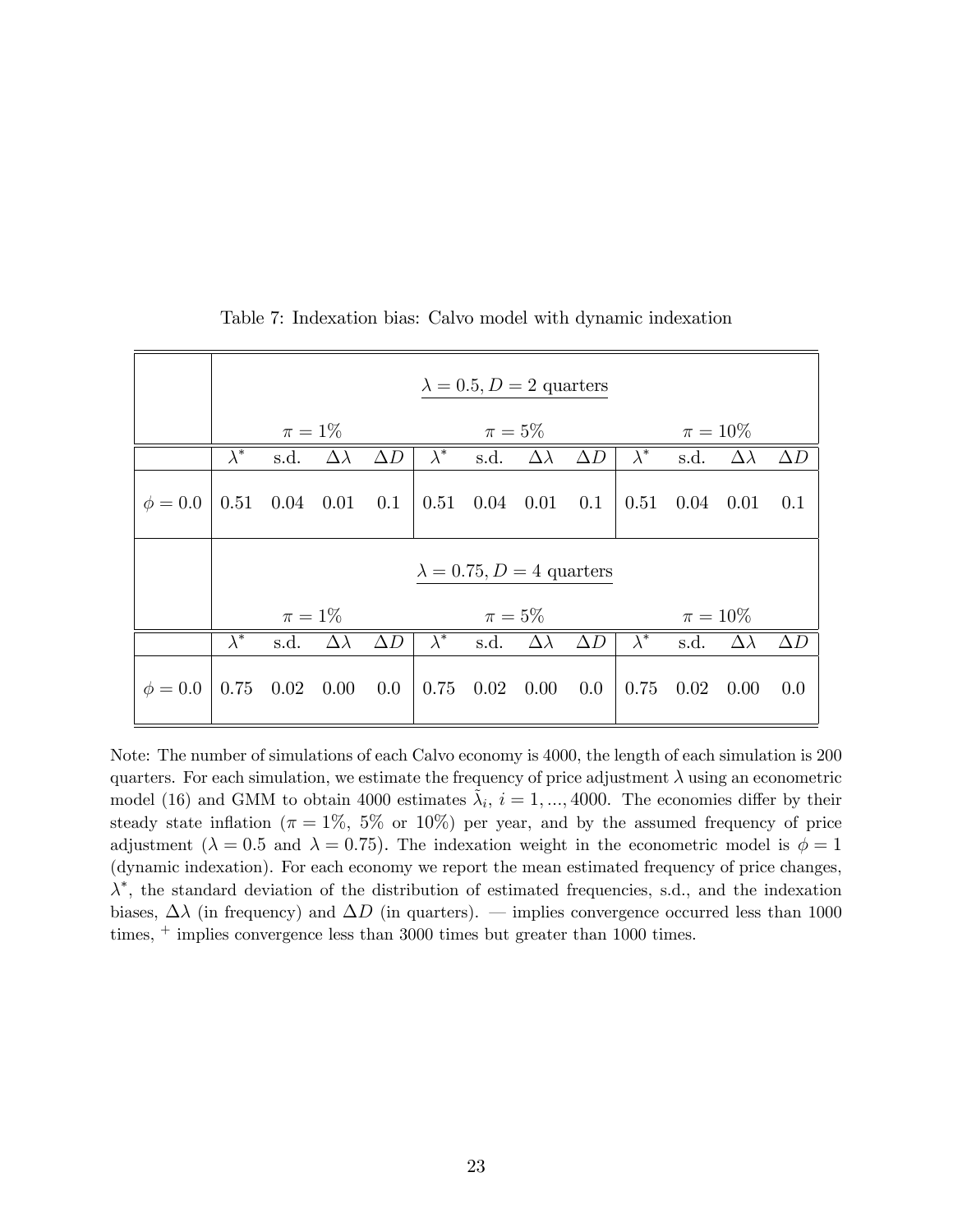## Appendix A: Steady state equilibrium equations

Steady state is characterized by 8 equations for 8 uknowns:  $p, p^*, p(0), c, l, M/P, w, mc$ .

$$
p = \left(\frac{1-\lambda}{1-\lambda^T} \cdot \frac{1-\left(\lambda \pi^{(1-\delta)(\theta-1)}\right)^T}{1-\lambda \pi^{(1-\delta)(\theta-1)}}\right)^{\frac{1}{1-\theta}} p(0)
$$
  
\n
$$
p^* = \left(\frac{1-\lambda}{1-\lambda^T} \cdot \frac{1-\left(\lambda \pi^{(1-\delta)\theta}\right)^T}{1-\lambda \pi^{(1-\delta)\theta}}\right)^{\frac{1}{-\theta}} p(0)
$$
  
\n
$$
p(0) = \frac{\theta}{\theta-1} \frac{1-\left(\beta \lambda \pi^{\theta(1-\delta)}\right)^T}{1-\left(\beta \lambda \pi^{(\theta-1)(1-\delta)}\right)^T} \frac{1-\beta \lambda \pi^{(\theta-1)(1-\delta)}}{1-\beta \lambda \pi^{\theta(1-\delta)}} mc \cdot p
$$
  
\n
$$
c = \left(\frac{p^*}{p}\right)^{-\theta} l
$$
  
\n
$$
p = \mu P/M
$$
  
\n
$$
w = -U_l/U_c
$$
  
\n
$$
mc = w
$$
  
\n
$$
U_m = U_c(1-\beta/\mu)
$$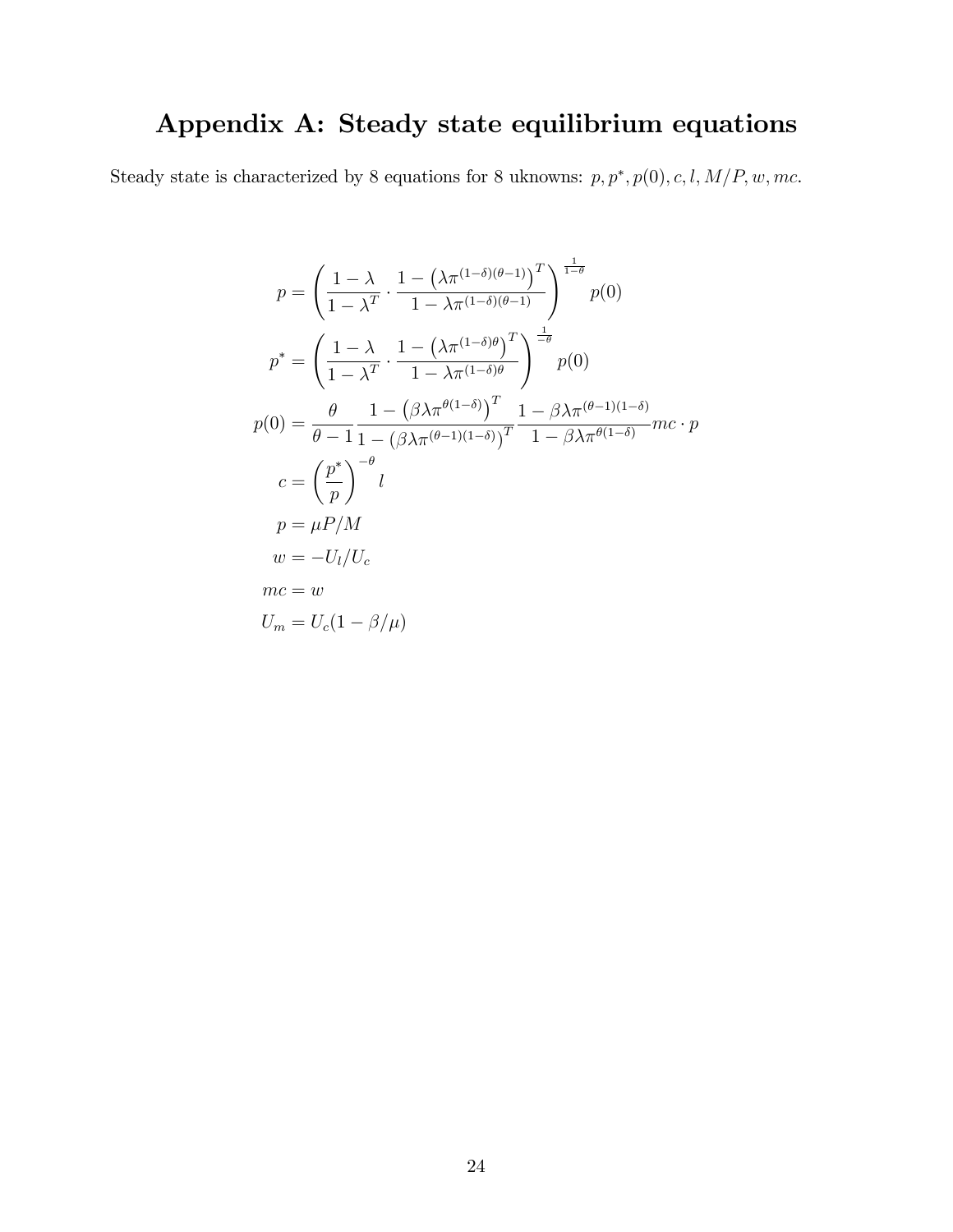## Appendix B: Log-linearized equilibrium equations

First-order conditions for consumer's problem are linearized as follows

$$
\hat{w}_t = \left(\frac{U_{cl}}{U_l} - \frac{U_{cc}}{U_c}\right)c\hat{c}_t + \left(\frac{U_{ll}}{U_l} - \frac{U_{cl}}{U_c}\right)l\hat{l}_t + \left(\frac{U_{lm}}{U_l} - \frac{U_{cm}}{U_c}\right)M/P(\hat{\mu}_t - \hat{p}_t)
$$
\n
$$
\frac{U_m}{U_c}\left\{\left(\frac{U_{cc}}{U_c} - \frac{U_{cm}}{U_m}\right)c\hat{c}_t + \left(\frac{U_{cl}}{U_c} - \frac{U_{lm}}{U_m}\right)l\hat{l}_t + \left(\frac{U_{cm}}{U_c} - \frac{U_{mm}}{U_m}\right)M/P(\hat{\mu}_t - \hat{p}_t)\right\}
$$
\n
$$
= \beta E_t\left(\frac{U_{cc}c}{U_c}(\hat{c}_{t+1} - \hat{c}_t) + \frac{U_{cl}l}{U_c}(\hat{l}_{t+1} - \hat{l}_t)\right)
$$
\n
$$
+ \frac{U_{cm}M/P}{U_c}(\hat{\mu}_{t+1} - \hat{p}_{t+1} - \hat{\mu}_t + \hat{p}_t) + \hat{p}_t - \hat{p}_{t+1} - \hat{\mu}_t
$$

Inflation is

$$
\hat{\pi}_t = \hat{p}_t - \hat{p}_{t-1} + \hat{\mu}_t
$$

Equations for producers are

$$
\hat{m}c_t = \hat{w}_t
$$

Market clearing conditions are

$$
\hat{c}_t = \hat{l}_t - \theta \left( \hat{p}_t^* - \hat{p}_t \right)
$$

The linearized pricing equation () is

$$
\hat{p}_t(0) = \left(\frac{1 - \left(\beta \lambda \pi^{\theta(1-\delta)}\right)^T}{1 - \beta \lambda \pi^{\theta(1-\delta)}}\right)^{-1} \left\{\hat{U}_{ct} + \widehat{mc}_t + \hat{\Lambda}_t\n+ E_t \sum_{\tau=1}^{T-1} (\beta \lambda \pi^{(1-\delta)\theta})^{\tau} \left[\hat{U}_{ct+\tau} + \widehat{mc}_{t+\tau} + \hat{\Lambda}_{t+\tau} + \theta \left((\hat{\mu}_t - \delta \phi \hat{\pi}_t) + \dots + (\hat{\mu}_{t+\tau-1} - \delta \phi \hat{\pi}_{t+\tau-1})\right)\right]\right\}
$$
\n
$$
- \left(\frac{1 - \left(\beta \lambda \pi^{(\theta-1)(1-\delta)}\right)^T}{1 - \beta \lambda \pi^{(\theta-1)(1-\delta)}}\right)^{-1} \left\{\hat{U}_{ct} - \hat{p}_t + \hat{\Lambda}_t\n+ E_t \sum_{\tau=1}^{T-1} (\beta \lambda \pi^{(1-\delta)(\theta-1)})^{\tau} \left[\hat{U}_{ct+\tau} - \hat{p}_{t+\tau} + \hat{\Lambda}_{t+\tau} + (\theta - 1) \left((\hat{\mu}_t - \delta \phi \hat{\pi}_t) + \dots + (\hat{\mu}_{t+\tau-1} - \delta \phi \hat{\pi}_{t+\tau-1})\right)\right]\right\}
$$

where

$$
\hat{\Lambda}_t = \theta \hat{p}_t + \hat{c}_t
$$